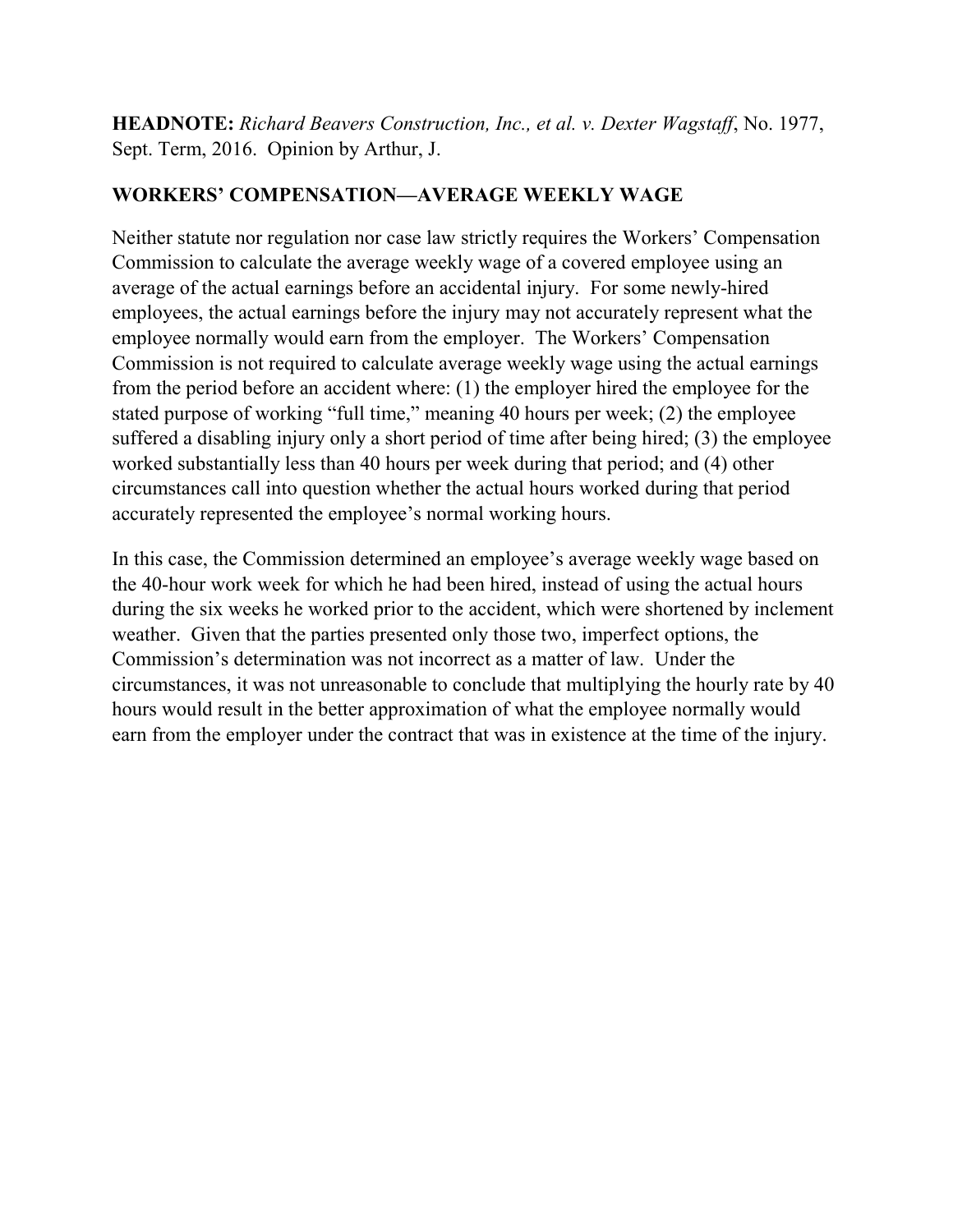Circuit Court for Talbot County Case No. 20-C-14-008769

#### REPORTED

## IN THE COURT OF SPECIAL APPEALS

### OF MARYLAND

No. 1977

September Term, 2016

\_\_\_\_\_\_\_\_\_\_\_\_\_\_\_\_\_\_\_\_\_\_\_\_\_\_\_\_\_\_\_\_\_\_\_\_\_\_

RICHARD BEAVERS CONSTRUCTION, INC., *et al.*

v.

DEXTER WAGSTAFF

\_\_\_\_\_\_\_\_\_\_\_\_\_\_\_\_\_\_\_\_\_\_\_\_\_\_\_\_\_\_\_\_\_\_\_\_\_\_

Meredith, Berger, Arthur,

JJ.\* \_\_\_\_\_\_\_\_\_\_\_\_\_\_\_\_\_\_\_\_\_\_\_\_\_\_\_\_\_\_\_\_\_\_\_\_\_\_

Opinion by Arthur, J. \_\_\_\_\_\_\_\_\_\_\_\_\_\_\_\_\_\_\_\_\_\_\_\_\_\_\_\_\_\_\_\_\_\_\_\_\_\_

Filed: March 1, 2018

\* Judge Christopher B. Kehoe did not participate in the Court's decision to designate this opinion for publication pursuant to Md. Rule 8-605.1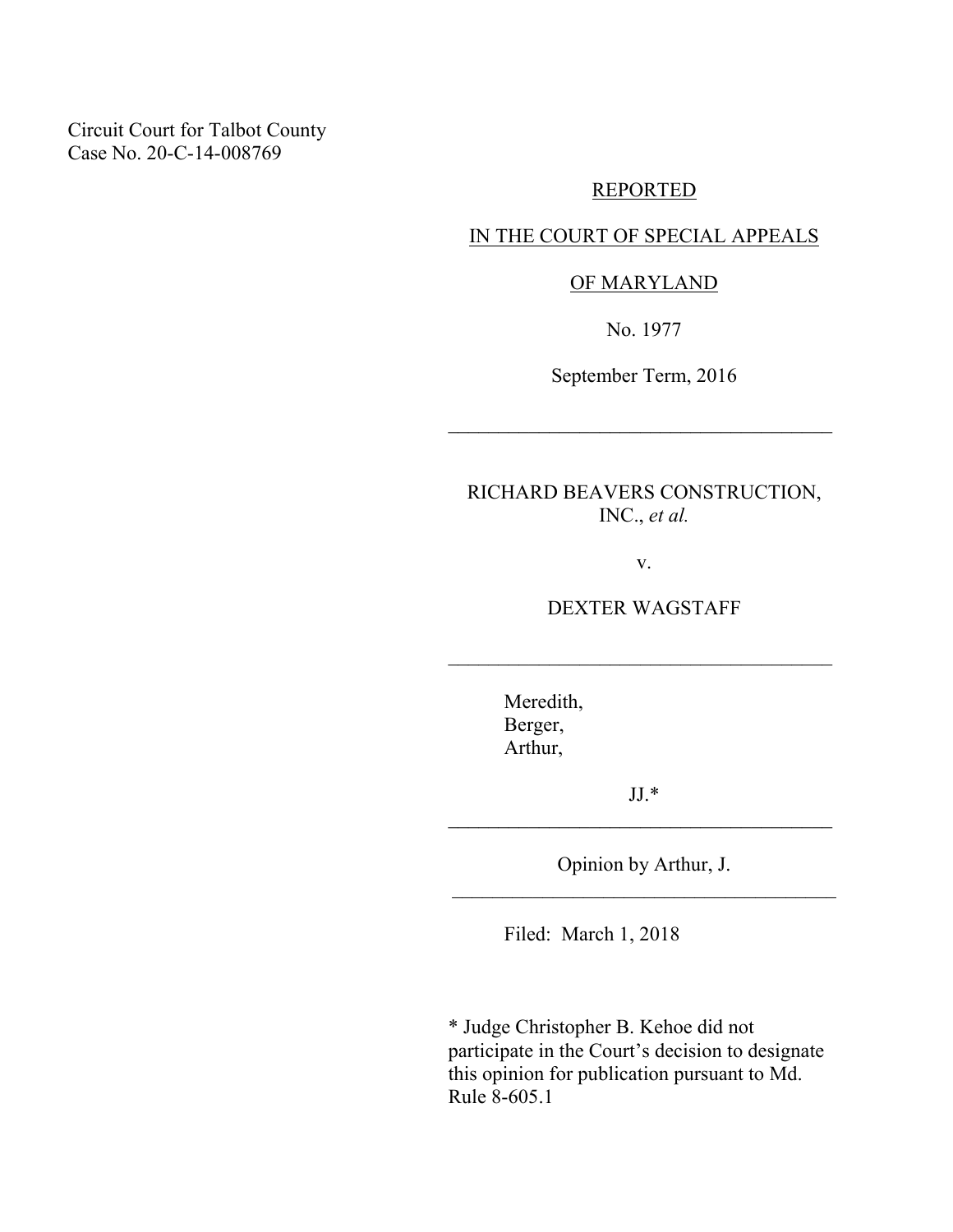Under the Maryland Workers' Compensation Act, employees who suffer disabling injuries in work-related accidents receive compensation to help offset their lost earning capacity. The amount of compensation is determined as a percentage of the employee's "average weekly wage" at the time of the accident.

This appeal concerns the proper determination of the average weekly wage for an employee who became disabled in a workplace accident just six weeks after he was hired to work full time at a construction company. As a result of inclement weather, he had worked substantially less than 40 hours per week in the six weeks before the accident. During that time, he received payment only for hours when he actually worked.

The parties presented the Workers' Compensation Commission with only two options for determining the employee's average weekly wage. The employee contended that his average weekly wage should be based on the 40-hour work week for which he had been hired; the employer and its insurer contended that the average weekly wage should be no higher than the average of the actual earnings from the six weeks before the accident. After a hearing, the Commission agreed with the employee and awarded him compensation based on wages from a 40-hour work week.

The employer and insurer sought judicial review, and the Circuit Court for Talbot County confirmed the Commission's decision. The employer and insurer have appealed to this Court. Because they have not shown that the Commission's decision is premised on an error of law, we affirm the judgment confirming the decision.

#### **FACTUAL AND PROCEDURAL BACKGROUND**

The factual record for this case consists of testimony and documents offered to the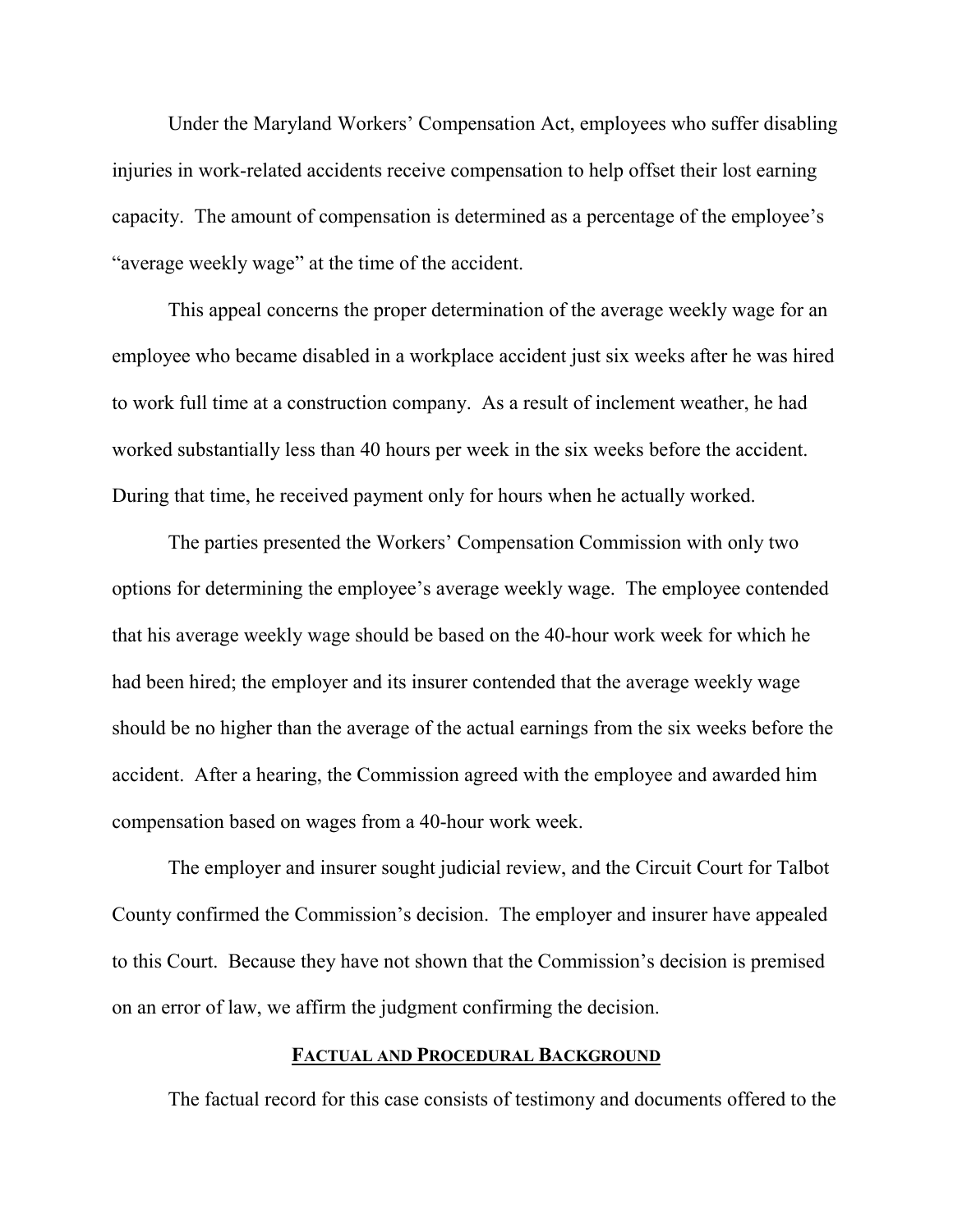Workers' Compensation Commission and some additional materials submitted to the circuit court in the judicial review proceeding. Neither the veracity of the testimony nor the accuracy of the documents are in question.

In the circuit court, the parties purported to "agree" that there was no dispute as to the underlying facts, but they did not prepare any formal stipulation to clarify their agreement. Although the parties continue to assert that there are no factual disputes, they have not given this Court an agreed statement of facts. Their respective briefs present competing factual summaries, each emphasizing certain facts at the expense of others. In fairness to all parties, this opinion will begin by examining all facts identified by the parties (including those facts that one side or the other may have declined to discuss).

### **A. Mr. Wagstaff's Employment with Richard Beavers Construction, Inc.**

The employee in this case, Dexter Wagstaff, began working as a lift operator for Richard Beavers Construction, Inc. (RBCI), on or around February 15, 2013. RBCI agreed to pay Mr. Wagstaff at a rate of \$18.95 per hour. According to Mr. Wagstaff, RBCI hired him to work "full time," meaning "40 hours a week[.]" Although he needed to be available to work eight hours a day for five days a week, his supervisors instructed him not to report to the construction site on days when it was raining or snowing. He did not receive payment for hours or days when he could not work because of poor weather.

Mr. Wagstaff often worked full, eight-hour days during his first six weeks of employment, but frequent rain and occasional snow prevented him from working full, 40 hour weeks. RCBI's records show that, during that six-week period, he worked an average of only 16.75 hours per week, for which he received average gross earnings of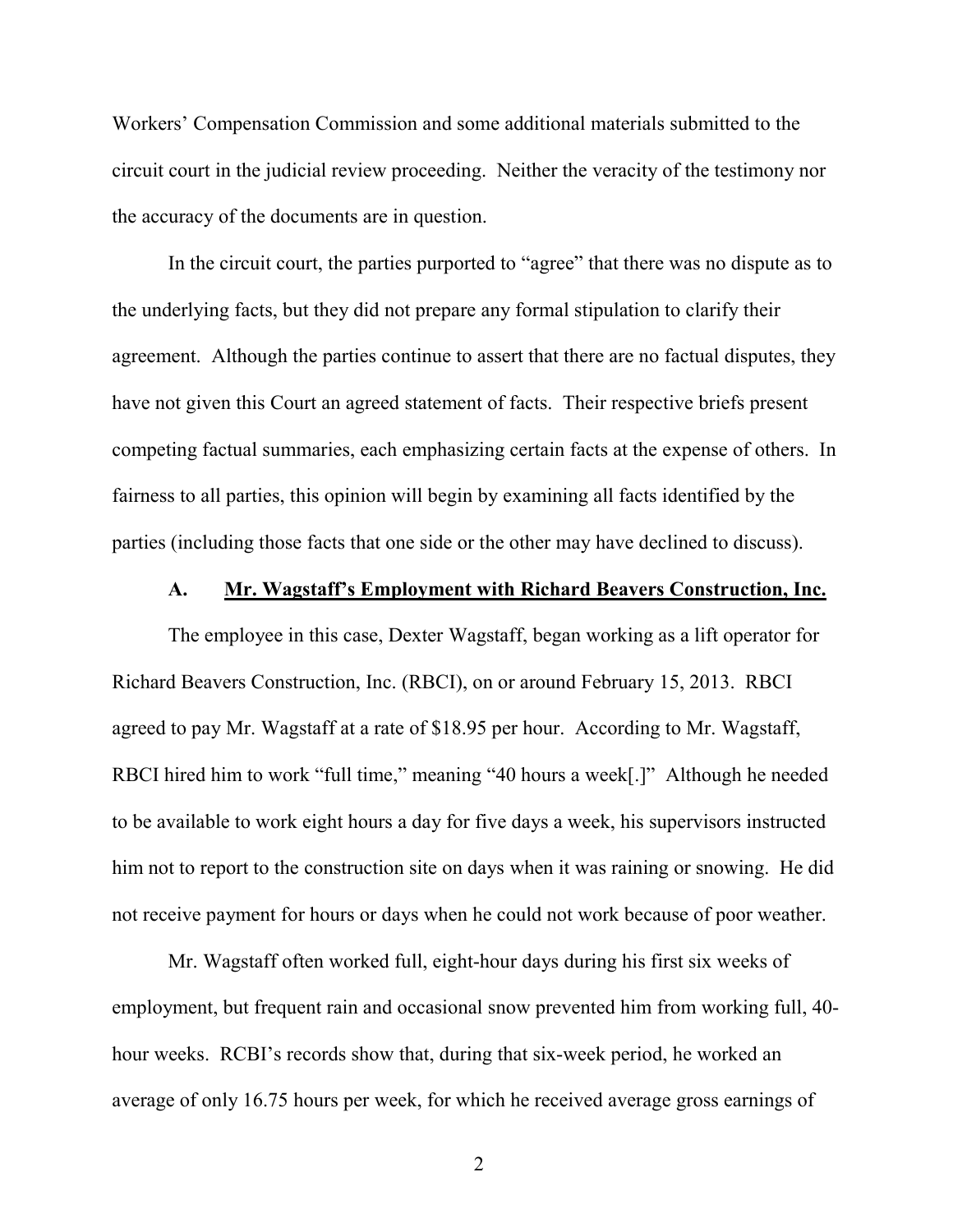\$317.41 per week.<sup>1</sup> His highest totals occurred in his sixth week of employment, when he worked three full days (24 hours) and earned gross wages of \$454.80. Poor weather was the only reason that he ever missed a day of work with RBCI.

## **B. The Accidental Personal Injury and Resulting Disability**

On the morning of April 1, 2013, Mr. Wagstaff suffered an accidental injury at the construction site when he fell through the roof and landed face-first on the warehouse floor, 18 feet below.

The following summary of his injuries was later presented to the Commission:

He was knocked unconscious. He sustained multiple facial injuries, which included a fractured skull, two fractured cheekbones, a fractured right eye orbital, multiple chipped teeth with his front tooth knocked out, fractured nasal bone. In addition, he injured his neck, his thoracic spine, his left shoulder, his back, and his left knee.

An ambulance transported Mr. Wagstaff to Peninsula Regional Hospital, where he underwent an array of tests. Because of the severity of his injuries, he was airlifted by helicopter to the University of Maryland's Shock Trauma Center. There, a surgical team "performed an eight-hour surgery to Mr. Wagstaff's right eye socket and placed titanium plates and screws in his right and left cheeks."

Upon his discharge, Mr. Wagstaff continued to suffer from his injuries. He soon

returned to the emergency room, and he was hospitalized for another three days for

<sup>&</sup>lt;sup>1</sup> Some of RCBI's documents are difficult to read because they have poor image quality and small type size. Perhaps for that reason, RBCI has at different times claimed that Mr. Wagstaff's average earnings were either \$317.38 or \$317.44. As best as we can decipher, the actual figure appears to be \$317.41, which results from total earnings of \$1,904.48, from working 100.5 hours at \$18.95 per hour.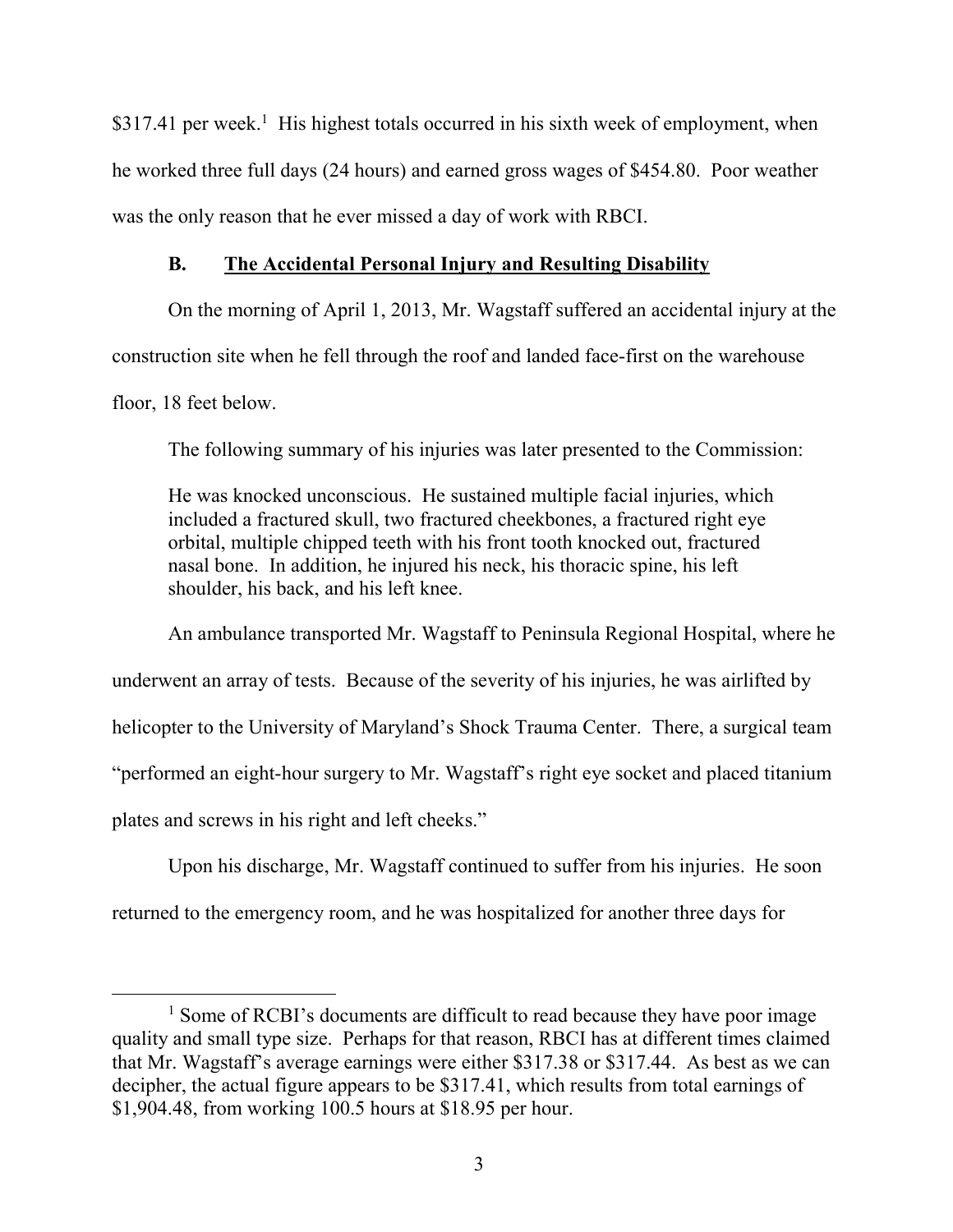various symptoms, including: headaches, dizziness, vertigo, loss of consciousness, double-vision, irritability, insomnia, short-term memory loss, and other effects of postconcussion syndrome. For over a year after the accident, he underwent frequent occupational therapy to help him cope with the neurological effects of his injury, as well as the continuing pain in his neck and shoulder.

Although the accident occurred on April 1, 2013, RBCI paid Mr. Wagstaff \$758.00 for a full 40 hours for the week that ended on April 3, 2013. For a short time thereafter, RBCI continued to send him paychecks in the amount of \$758.00.

#### **C. Proceedings before the Workers' Compensation Commission**

Three weeks after the accident, on April 22, 2013, Mr. Wagstaff submitted a claim with the Workers' Compensation Commission. On the claim form, he reported his "Gross Weekly Wages" as \$758.00, the amount that he would earn from working 40 hours at the rate of \$18.95 per hour.

In response, RBCI submitted its payment records. RBCI claimed that Mr. Wagstaff had actually earned an average of \$317.38 per week during the six weeks before the accident.

On May 31, 2013, the Commission issued an order stating that Mr. Wagstaff had sustained an injury arising out of and in the course of his employment and that he was temporarily totally disabled as a result. The Commission ordered RBCI and its insurer, Selective Way Insurance Company, to pay for Mr. Wagstaff's medical treatment. Based on the information that had been submitted at the time, the Commission determined that Mr. Wagstaff's average weekly wage was \$317.38 as of the date of the accident. Using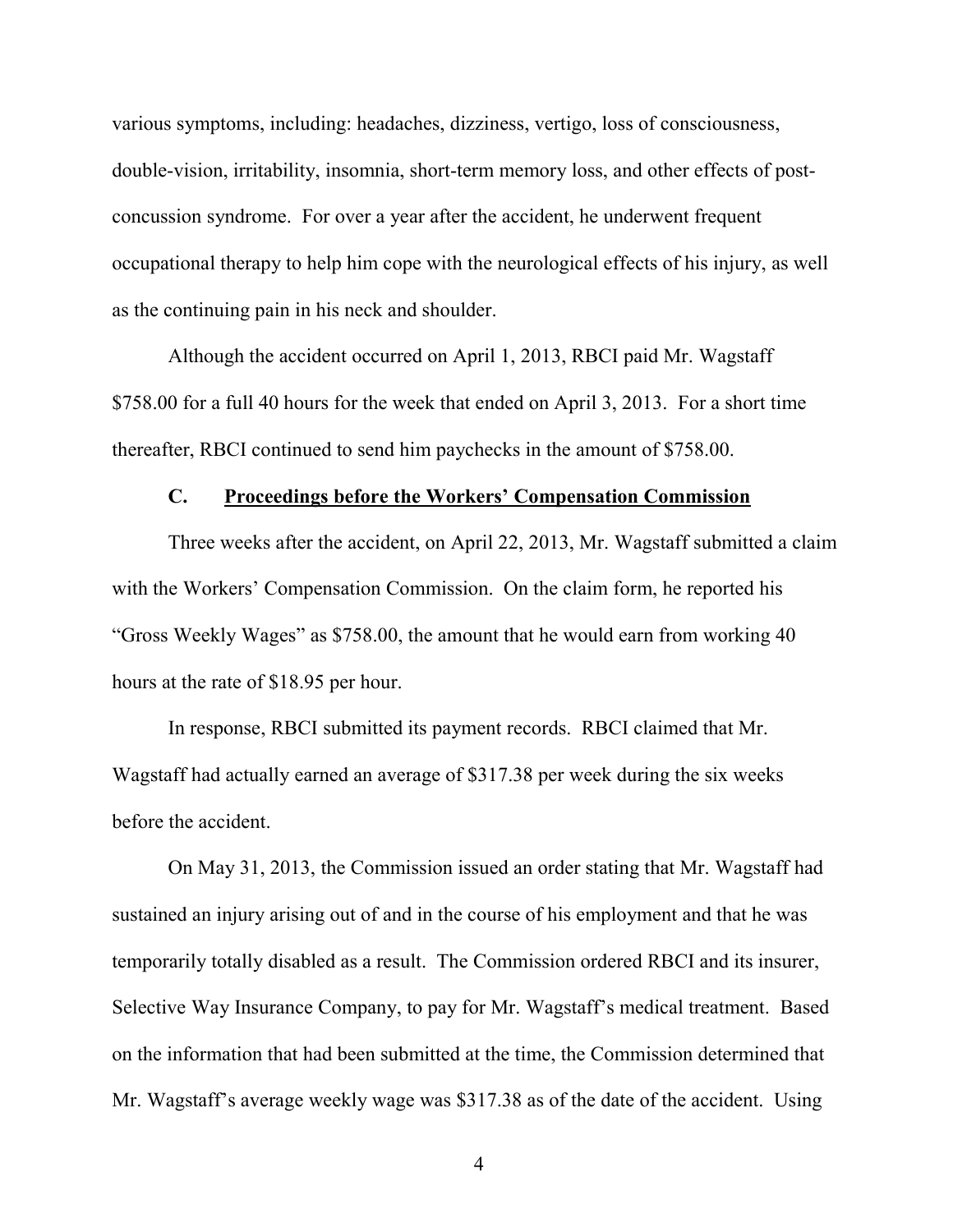the statutory formula for compensation based on temporary total disability (*see* Md. Code (1991, 2016 Repl. Vol.), § 9-621 of the Labor and Employment Article ("LE")), the Commission ordered RBCI and Selective Way to pay Mr. Wagstaff two-thirds of that figure, which the Commission rounded up to \$212.00 per week. The order expressly reserved "the right of both parties to have the issue of average weekly wage [a]djudicated at the first hearing before the Commission."

On April 16, 2014, the Commission held a hearing to address the issue of Mr. Wagstaff's average weekly wage, as well as his various requests to authorize continuing medical treatment. In introductory remarks, RBCI and its insurer asserted that the average weekly wage was "\$317.44 per the wage statement." Through counsel, Mr. Wagstaff announced that he was "contesting" that issue and that his average weekly wage should be \$758.00, based "on the 40-hour week at \$18.95 an hour[.]" The Commission informed the parties that it would "have to take testimony on that [issue]" and "determine the wage based on the evidence presented" at the hearing.

On the wage issue, Mr. Wagstaff gave the following testimony:

- Q: . . . [W]ere you hired full time or part time by Mr. Beavers?
- A: Full time.
- Q: All right. Is that 40 hours a week?
- A: Yes.

\* \* \*

Q: Sir, were you working full weeks when you were hired? Did you work a 40-hour week?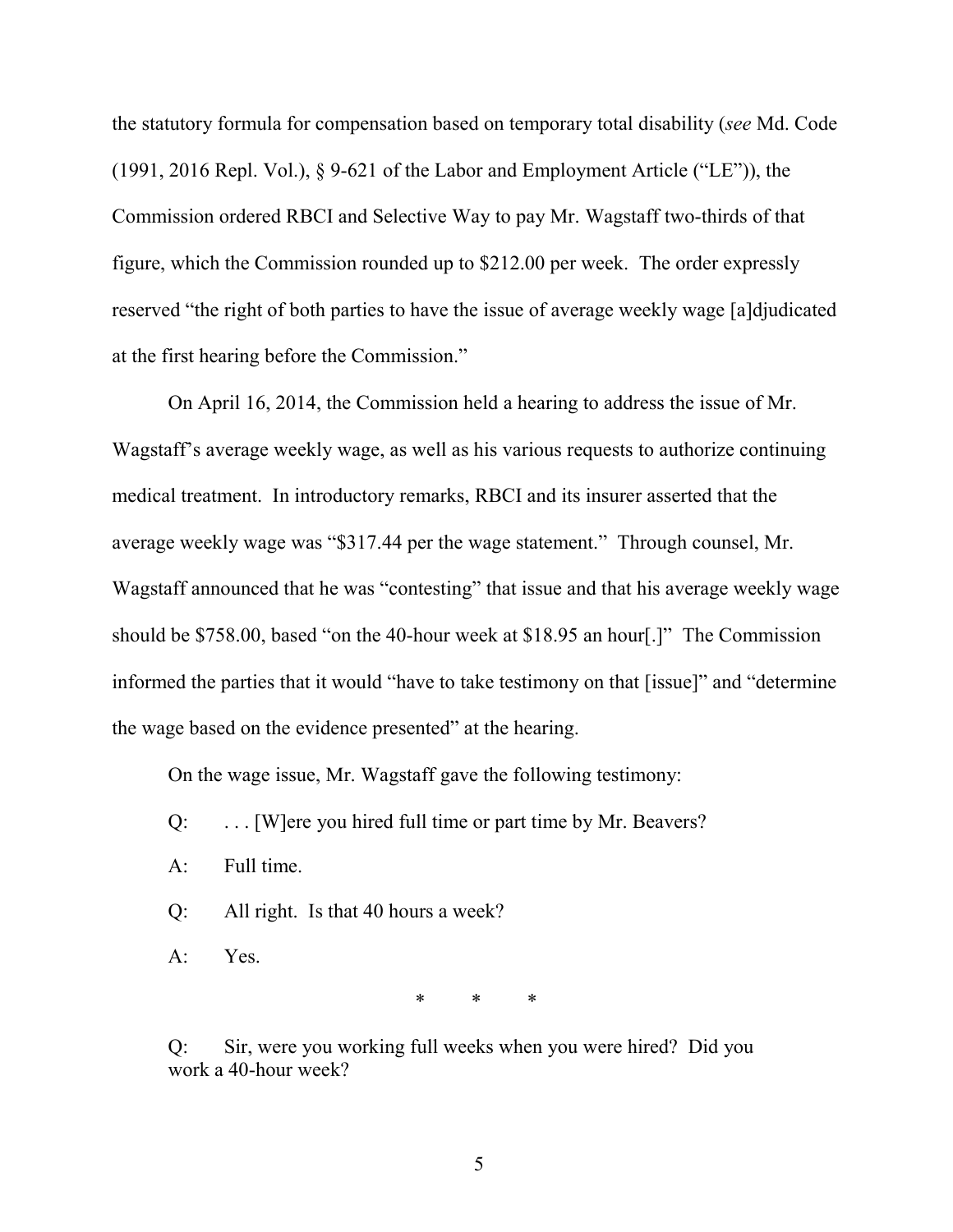A: Yes, if it didn't rain.

Q: All right. Now, if it rained, what happened?

A: We don't work.

Q: Would you be at work though? Would you go to work?

A: No, we was told not to.

Q: Were you called by the employer to not work?

A: No, we just know not to go when it rain.

Q: All right. Other than for bad weather, were there any other reason that you wouldn't go to work?

 $A:$  No.

Q: So it was just for bad weather during that time.

A: Yes, because we was outside on the roof.

Q: All right. And I assume, sir, based on the pay stubs . . . that the employer and insurer showed us, there were a lot of weeks where you didn't work 40 hours. Was that all because of weather?

A: Yes.

The only other witness on the wage issue was Mr. Richard Beavers, the owner of

RBCI. Mr. Beavers assured the Commission that the records of Mr. Wagstaff's hours were accurate because he had been hired for "a government project" for which the payroll needed to be "certified every week" by RBCI's bookkeeper. Although he admitted that he did not personally hire Mr. Wagstaff, Mr. Beavers recalled that he did not "promise" that Mr. Wagstaff could work "any exact number of hours[.]" Mr. Beavers testified that he indicated to Mr. Wagstaff "that he could work when work was available[.]" When asked whether he was "aware that [Mr. Wagstaff] was hired on a full-time basis," Mr.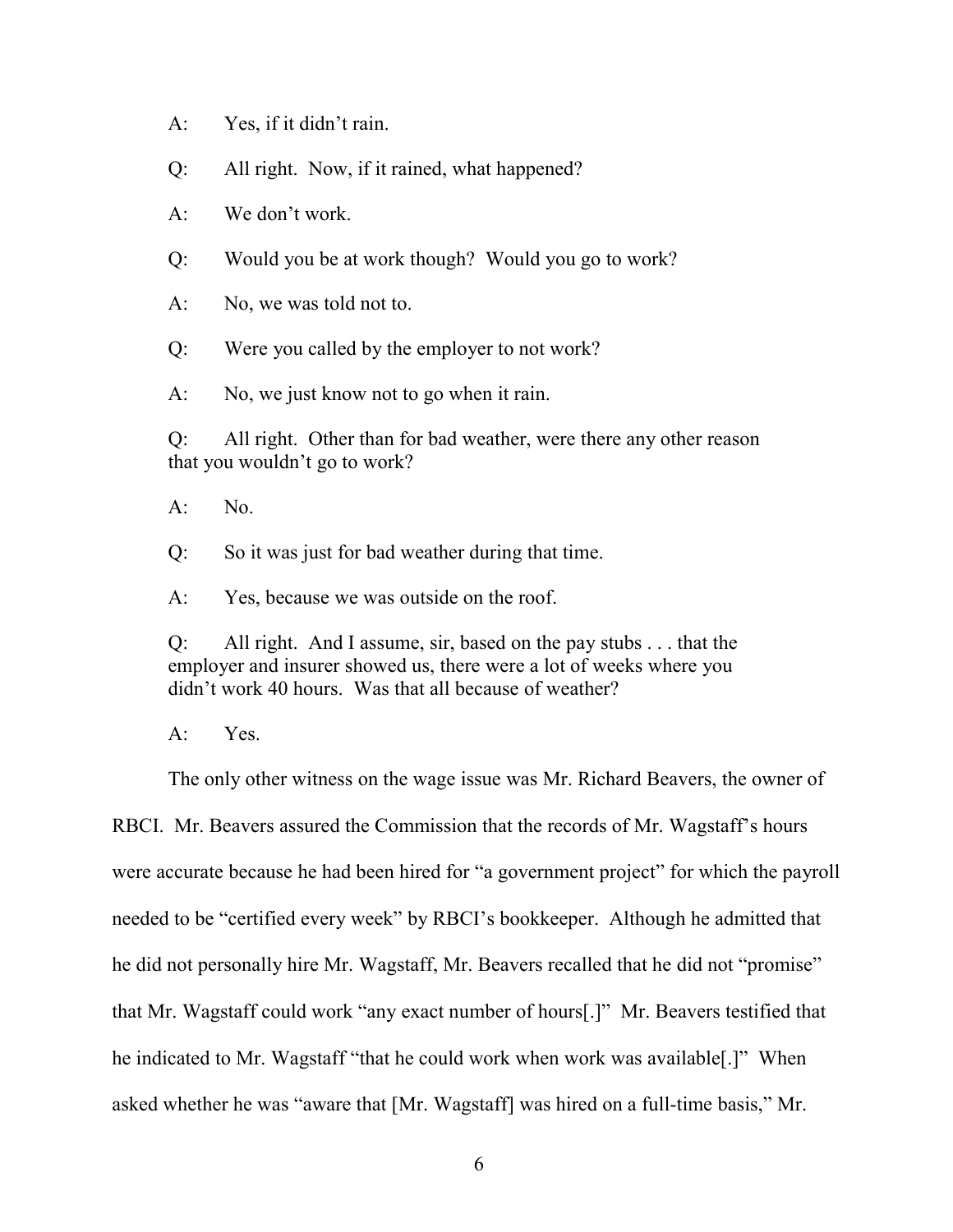Beavers answered: "I would assume so."

Mr. Beavers also testified that, in the week of the accident, he paid what he called "a full check" to Mr. Wagstaff in the amount of \$758.00, "based on a 40-hour week." Mr. Beavers explained that, "at some point" after the accident, RBCI "made the transition from paying him [for] 40 hours to paying him only a 500-dollar check," which RBCI then continued to do for several months. During cross-examination, Mr. Beavers admitted that he decided to make the supplemental payments of \$500 per week because he knew that Mr. Wagstaff was receiving compensation based on "a far lower figure" than the \$758.00 that Mr. Wagstaff "would have made assuming he was working five days a week full time."

After taking evidence, the Commission declined to hear arguments on the average weekly wage issue. On the same day as the hearing, the Commission issued an order stating that Mr. Wagstaff's "true average weekly wage is \$758.00" and ordering that "the temporary total disability rate shall be adjusted accordingly[.]" Under the statutory formula, therefore, Mr. Wagstaff was entitled to receive \$505.33 per week during the period when he was temporarily totally disabled. *See* LE § 9-621. The order further stated that RBCI and its insurer were entitled to a credit for the gratuitous payments that RBCI had made to Mr. Wagstaff after the injury.

### **D. Judicial Review in the Circuit Court**

RBCI and Selective Way filed a timely petition in the Circuit Court for Talbot County, seeking review of the Commission's decision.

During discovery, Mr. Wagstaff gave deposition testimony that was consistent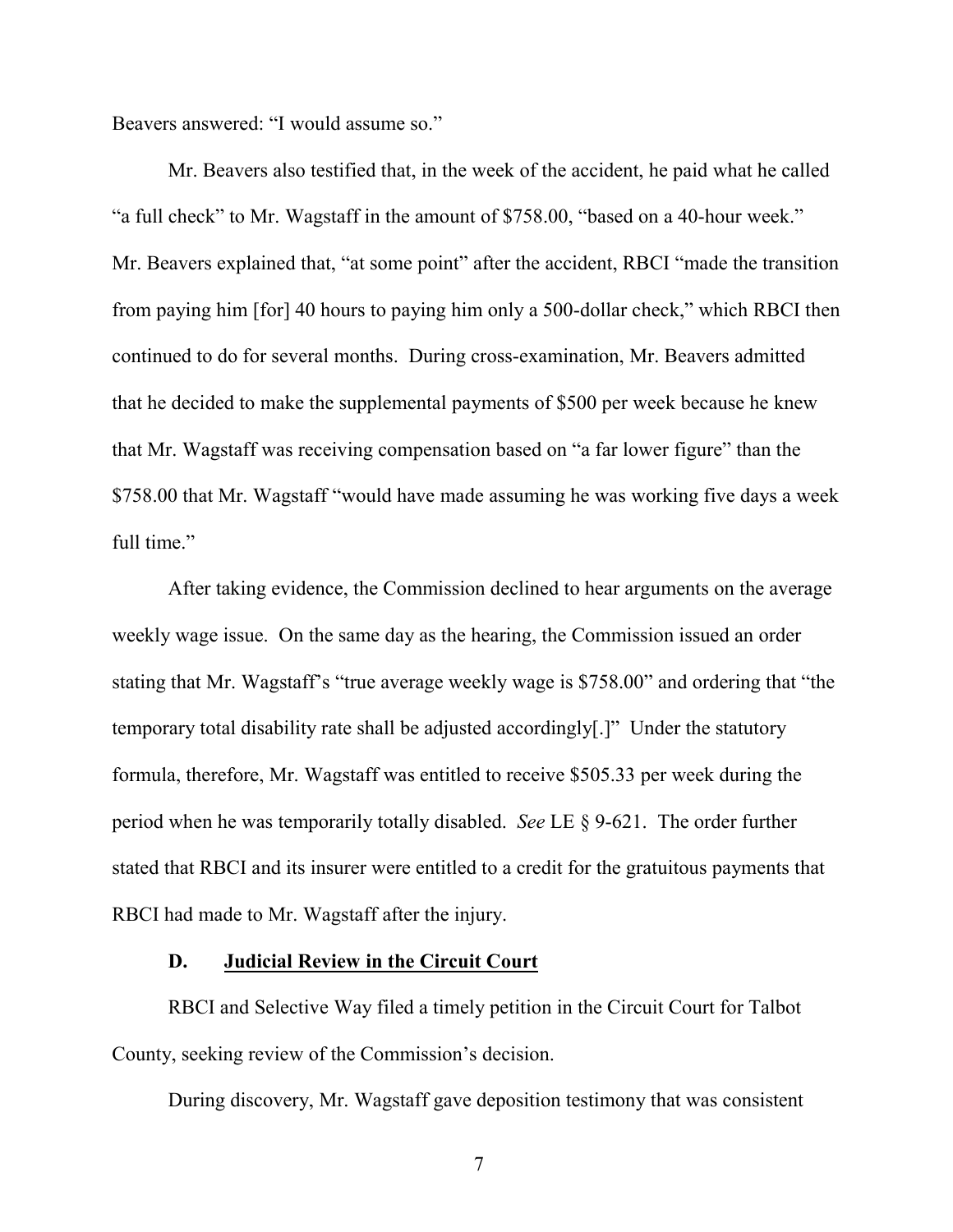with, but more detailed than, his testimony to the Commission. He reiterated that RBCI had hired him "to work full time." He recalled that, although he did not sign an employment contract, he filled out an application form on his first day with the understanding that he "was applying for a full-time job." He explained that his position required him to be ready to work every weekday from 6:00 am until around  $3:00$  pm.<sup>2</sup> He admitted that, at the time he was hired, he understood that he would not receive pay when he could not work because of weather. He further admitted that this arrangement was "typical in the position of a field operator . . . working outdoors[.]"

Mr. Wagstaff recalled that, soon after he started working for RBCI, rain and snow prevented him from working full 40-hour weeks. On some mornings, he would receive instructions not to report for work. If it rained unexpectedly after the crew arrived, he would receive pay for "two hours just for being there." He maintained, as he did in his testimony to the Commission, that bad weather was the only reason that he ever missed a day or partial day of work.<sup>3</sup>

Based on this deposition testimony and the record of the proceedings before the Commission, RBCI and its insurer moved for summary judgment. They contended that the calculation of Mr. Wagstaff's average weekly wage depended entirely on a question of law. They argued that his average weekly wage "should be calculated based on the

<sup>2</sup> Evidently, this nine-hour schedule included an unpaid lunch hour.

<sup>&</sup>lt;sup>3</sup> Mr. Wagstaff worked only eight hours during his first, one-week pay period. His testimony was somewhat unclear about the exact date of hiring. Although he believed that he had been hired on February 15, a Friday, he also believed that he had been hired on the final day of his first pay period, which ended on Wednesday, February 20.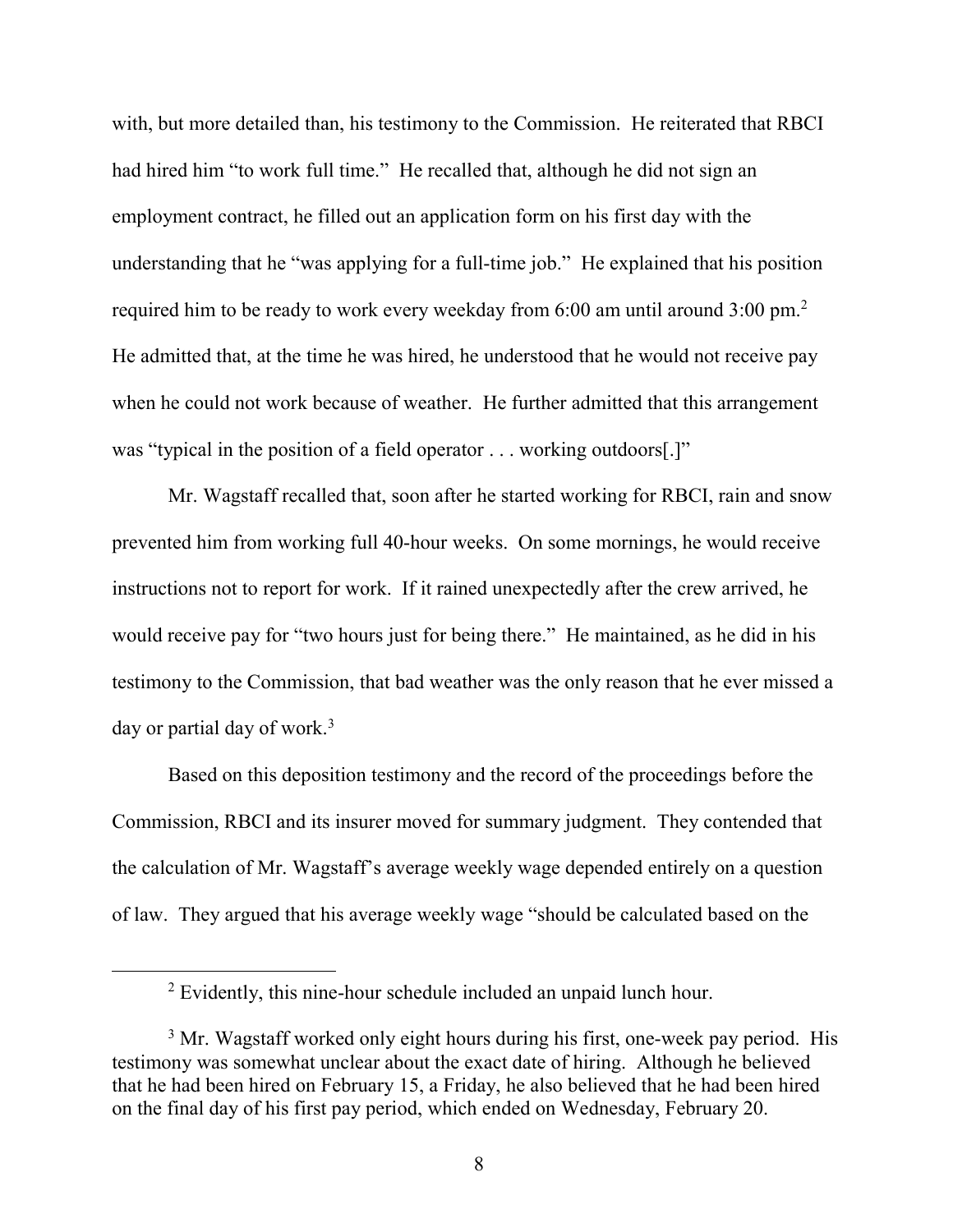actual hours worked by [him] when work was available[,]" and that the days he missed because of "inclement weather should be considered as part of the wage calculation as a matter of law[.]" On that basis, they contended that the "correct" average weekly wage was \$317.44.

In response, Mr. Wagstaff argued that the \$317.44 figure did not "represent a fair and accurate measure of his earnings" because it was based on "a limited number of weather shortened weeks[.]" In purported reliance on LE  $\S$  9-602(a)(3), he also argued that the statute permitted the Commission to account for the likelihood that his wages "could be expected to increase under normal circumstances[.]" The circuit court denied the summary judgment motion in a simple order, without announcing its reasons.

Shortly before the scheduled trial date, RBCI and its insurer withdrew their jury trial request. All parties filed a joint motion, stating that they "agree[d] that there [was] no genuine dispute of material fact" and that they "intend[ed] to proceed with oral arguments addressing the legal issue" in the Commission's order. Soon thereafter, RBCI and its insurer submitted a memorandum of law, which essentially reiterated the arguments that they had advanced in support of their summary judgment motion.<sup>4</sup>

The circuit court heard oral arguments on October 19, 2016. A few weeks later, on November 2, 2016, the circuit court issued an order confirming the Commission's decision. In a written opinion, the court stated that the parties had presented the sole

<sup>&</sup>lt;sup>4</sup> The transcript indicates that Mr. Wagstaff also submitted a memorandum of law to the circuit court during the hearing. That document does not appear in the record on the court's electronic filing system.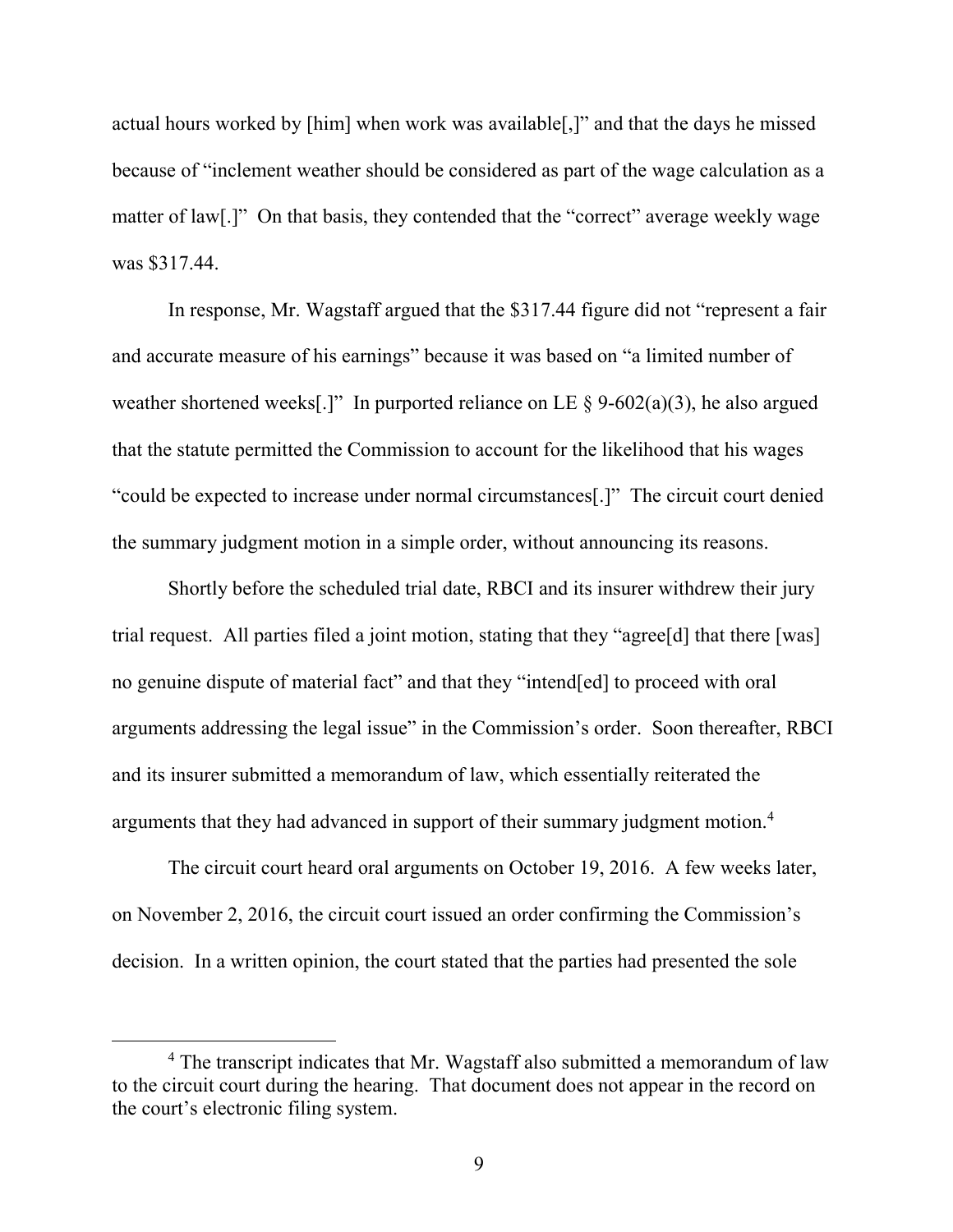legal issue of whether the average weekly wage should be "based on the average of the wages that Mr. Wagstaff actually received" or whether it could be based on "what RBCI had agreed to pay him." The court concluded: "He had been promised \$758.00 per week, and it is reasonable to conclude that this figure represents an expected increase in salary and, therefore, the Court finds that \$758.00 is Mr. Wagstaff's average weekly wage."

After the entry of judgment, RBCI and Selective Way noted this timely appeal.

#### **DISCUSSION**

In this appeal, the employer (RBCI) and its insurer (Selective Way) raise the single issue of whether the Workers' Compensation Commission erred when it determined that Mr. Wagstaff's average weekly wage was \$758.00.<sup>5</sup> RBCI and its insurer contend that the Commission's decision, as well as the circuit court judgment confirming it, are "incorrect as a matter of law." They argue that the Commission was required to calculate average weekly wage by adding up gross earnings from the six weeks before the accident and then dividing that total by six. On that basis, they seek reversal of the Commission's decision and an order finding that the "correct" average weekly wage is \$317.44.

Because the appellants have challenged a decision of the Commission, our analysis begins with the standard set forth in the Workers' Compensation Act. In a case involving accidental personal injury, the court's task is to "determine whether the

<sup>&</sup>lt;sup>5</sup> The appellants framed the issue in this way: "Whether the Appellee's average weekly wage for determination of workers' compensation benefits should be calculated based upon the Appellee's actual wages earned during the period worked prior to the accidental injury as opposed to hypothetical and speculative future wages and hours."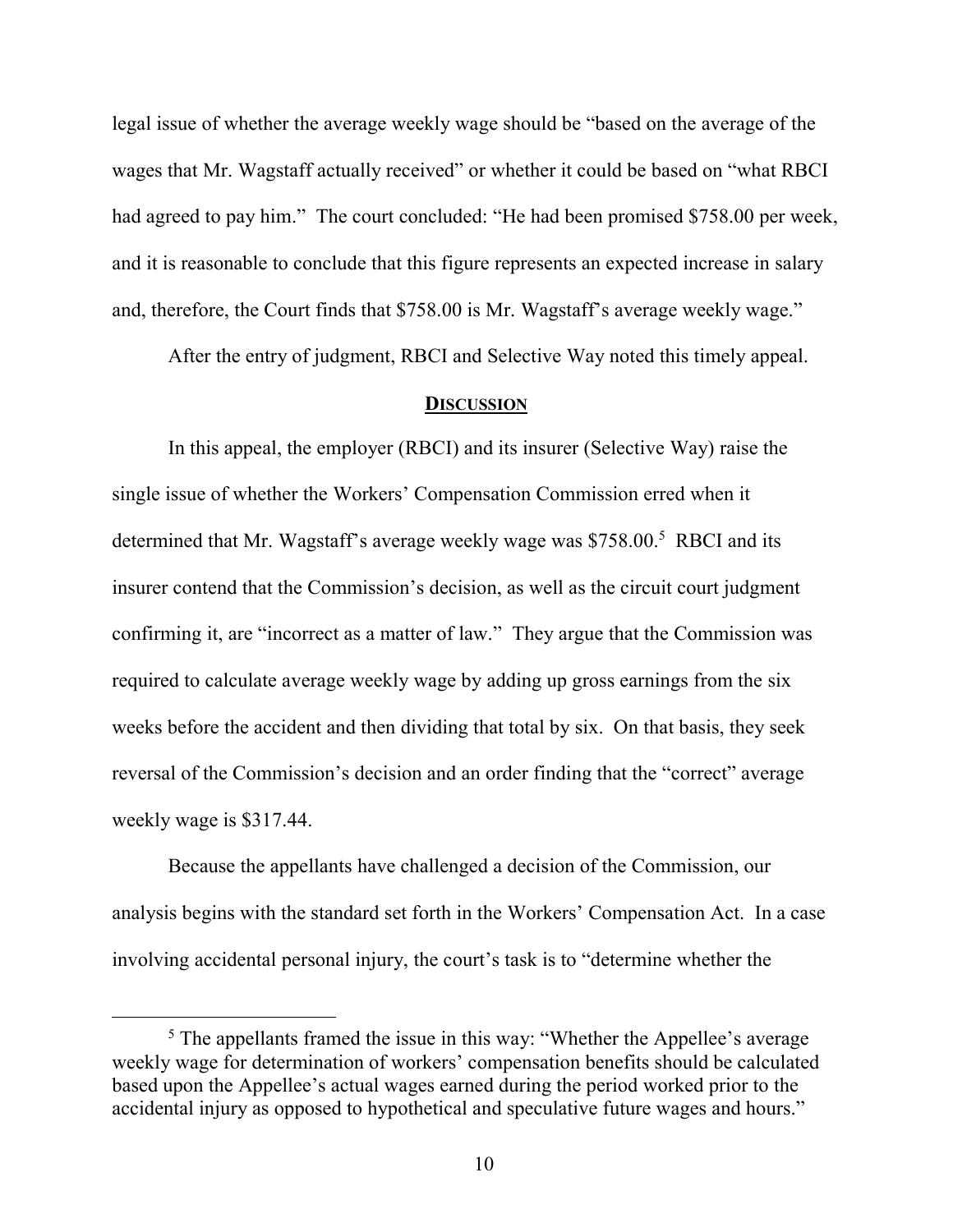Commission: (1) justly considered all of the facts about the accidental personal injury  $\ldots$ ; (2) exceeded the powers granted to it  $\ldots$ ; or (3) misconstrued the law and facts applicable in the case decided." LE  $\S$  9-745(c). The court must confirm the decision unless it determines that the Commission exceeded its authority or misconstrued the law or facts. *Uninsured Empl'rs' Fund v. Pennel*, 133 Md. App. 279, 288-89 (2000).

A decision of the Commission "is presumed to be prima facie correct," and "the party challenging the decision has the burden of proof." LE  $\S$  9-745(b)(1)-(2). This presumption of correctness, however, does not extend to legal determinations, which are subject to independent review by the courts. *Montgomery County v. Deibler*, 423 Md. 54, 60 (2011). The courts are "under no constraint" to uphold a decision if it is "premised solely upon an erroneous conclusion of law." *Pro-Football, Inc. v. McCants*, 428 Md. 270, 283 (2012) (citation and quotation marks omitted).

RBCI and its insurer assert that "this matter presents a question concerning the method of calculating average weekly wage," which should be reviewed without any deference. Mr. Wagstaff agrees that the central issue in this case is one of law. Likewise, the circuit court expressly treated the issue as a purely legal one.

In general, where the parties to a judicial review proceeding "agree on the facts, leaving the interpretation of [a statute] as the sole legal issue[,]" the appropriate standard of review is de novo. *Johnson v. Mayor & City Council of Balt.*, 430 Md. 368, 376 (2013). In cases where parties have presented competing methods for determining an employee's average weekly wage, the Court of Appeals has stated that "the issue essentially is a question of law" (*Long v. Injured Workers' Ins. Fund*, 448 Md. 253, 265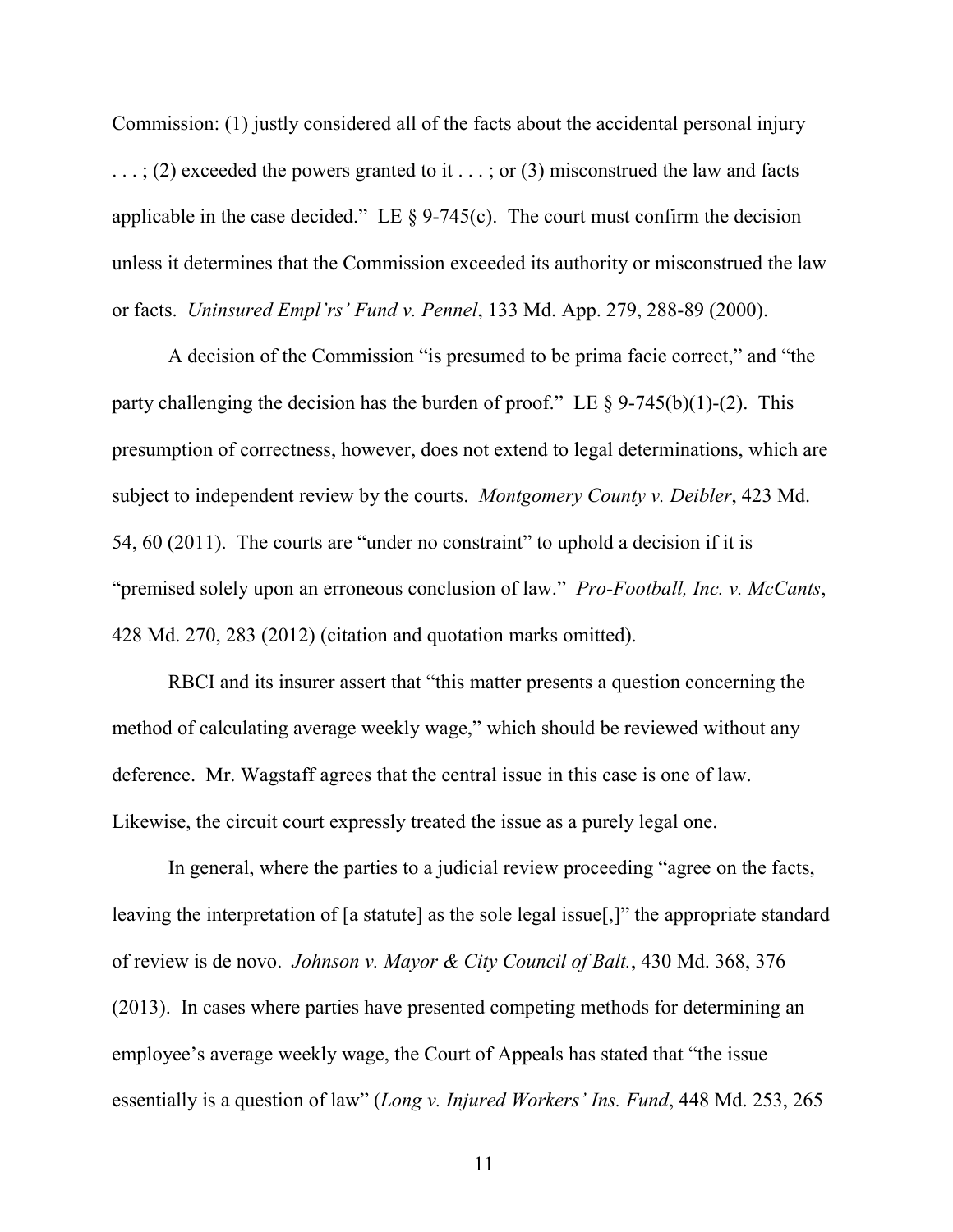$(2016)$ ), and that "treating the issue . . . as one of law is consistent with th[e] Court's prior opinions." *Gross v. Sessinghause & Ostergaard, Inc.*, 331 Md. 37, 48 (1993).

According to RBCI and its insurer, this case turns on a matter of statutory and regulatory interpretation. They contend that, as a matter of law, an employee's average weekly wage "should be calculated using the wages actually earned during the period worked prior to the accidental injury." They argue that this conclusion follows from a "plain reading" of two provisions: LE  $\S$  9-602(a)(1), which governs the general computation of average weekly wage; and COMAR 14.09.03.06, which sets forth the procedure for the Commission to determine average weekly wage.

When we are called upon to interpret any statute, we first examine the ordinary meaning of the enacted language, reading the statute as a whole to avoid an interpretation that might nullify another part of the statute. *Reger v. Washington Cnty. Bd. of Educ.*, 455 Md. 68, 96 (2017). If the statutory language is sufficiently clear, the interpreter normally will have no need to look beyond the statute itself. *Id.* These basic principles of construction guide the interpretation of regulations as well as statutes. *Hranicka v. Chesapeake Surgical, Ltd.*, 443 Md. 289, 298 (2015).

"When interpreting the Workers' Compensation Act, 'additional principles of interpretation enter the equation.'" *Hollingsworth v. Severstal Sparrows Point, LLC*, 448 Md. 648, 655 (2016) (quoting *Montgomery County v. Deibler*, 423 Md. at 61). The Act expressly states that it should not be "strictly construed" (LE  $\S$  9-102(b)), but instead that it should be "construed to carry out its general purpose." LE  $\S$  9-102(a). The purpose, as stated in the preamble to the original version of the Act, "was to equitably distribute the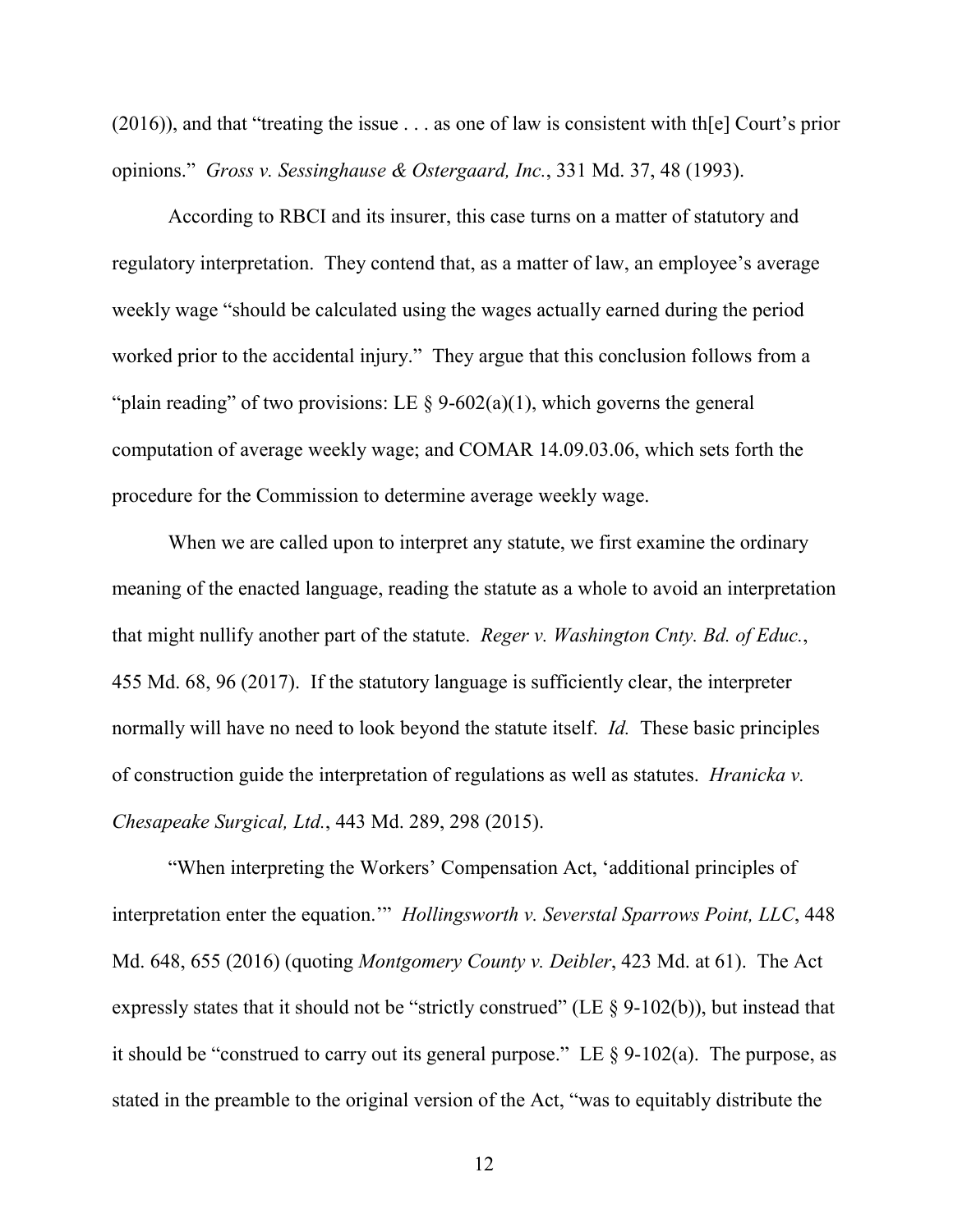burden of workplace accidents among the State, taxpayers, employees, and employers." *Wal Mart Stores, Inc. v. Holmes*, 416 Md. 346, 362 (2010) (citing 1914 Md. Laws ch. 800). Elaborating further, the Court of Appeals has explained: "The purpose of the Act is 'to protect workers and their families from hardships inflicted by work-related injuries by providing workers with compensation for loss of earning capacity resulting from accidental injury arising out of and in the course of employment.'" *Hollingsworth v. Severstal Sparrows Point, LLC*, 448 Md. at 655 (quoting *Elms v. Renewal by Andersen*, 439 Md. 381, 399 (2014)).

The Court of Appeals has "repeatedly emphasized" that the Act is "remedial" in nature and "that it 'should be construed as liberally in favor of the injured employees as its provisions will permit in order to effectuate its benevolent purposes.'" *Montgomery County v. Robinson*, 435 Md. 62, 82-83 (2013) (quoting *Howard Cnty. Ass'n for Retarded Citizens, Inc. v. Walls*, 288 Md. 526, 530 (1980)). Accordingly, where the meaning of the Act is unclear, the interpreter should "'resolve any uncertainty in favor of the claimant.'" *Johnson v. Mayor & City Council of Balt.*, 430 Md. at 377-78 (quoting *Breitenbach v. N.B. Handy Co.*, 366 Md. 467, 473 (2001)). On the other hand, a faithful interpreter must not ignore the statute's plain meaning or create ambiguity where none fairly exists, simply to allow an injured worker to prevail. *Reger v. Washington Cnty. Bd. of Educ.*, 455 Md. at 96-97.

The dispute here centers on the term "average weekly wage." Although the current version of the Act includes no formal definition of that term, LE  $\S$  9-602(a) "describes the general computation" (*Long v. Injured Workers' Ins. Fund*, 448 Md. at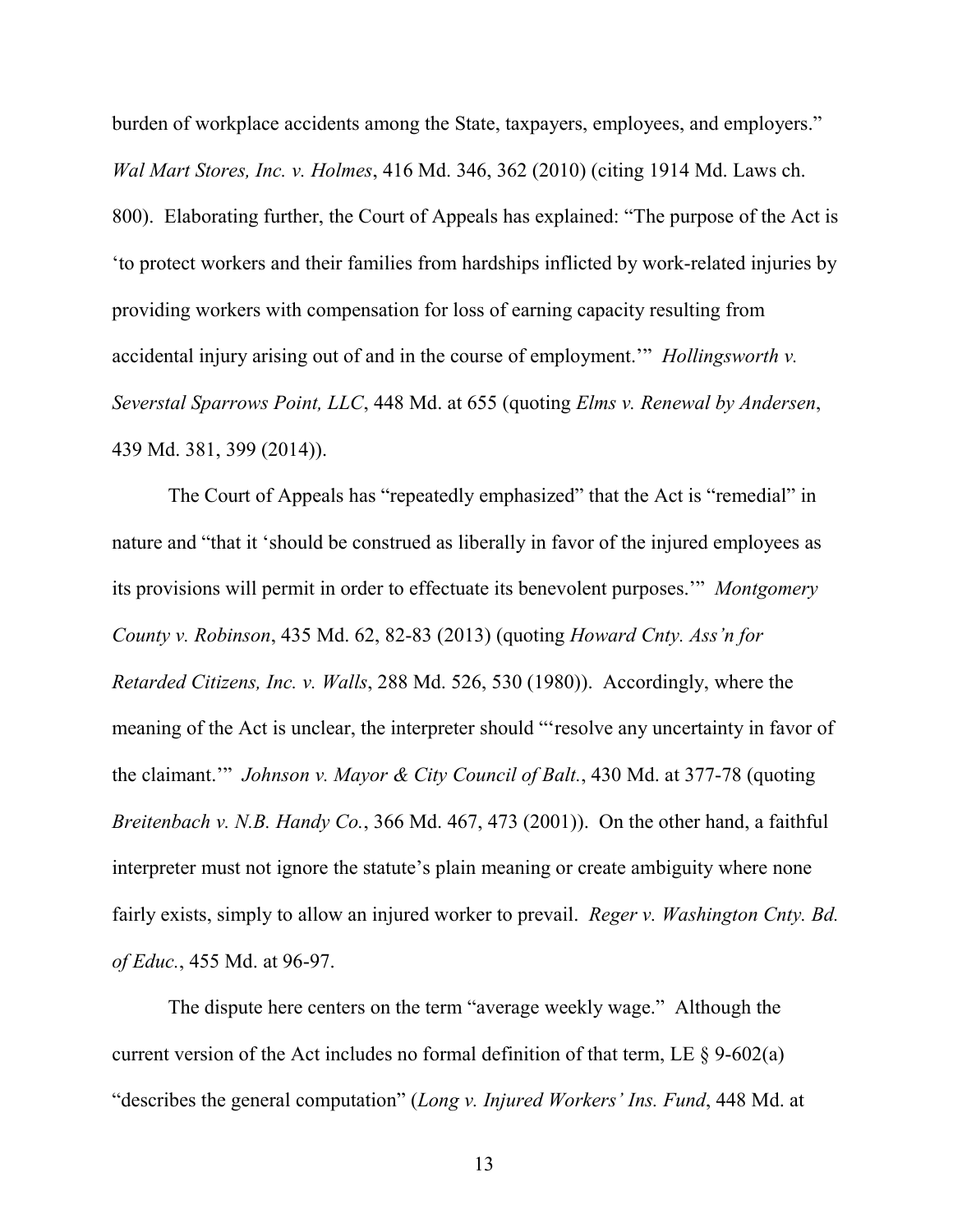266) of average weekly wage by "list[ing] the elements to be considered as within" it.

*Gross v. Sessinghause & Ostergaard, Inc.*, 331 Md. at 39. It provides, in relevant part:

(a)(1) Except as otherwise provided in this section, the average weekly wage of a covered employee shall be computed by determining the average of the weekly wages of the covered employee:

(i) when the covered employee is working full time; and

(ii) at the time of:

1. the accidental personal injury[.]

LE  $\S$  9-602(a)(1).

RBCI and its insurer assert that there is "no uncertainty in the law" as it applies to Mr. Wagstaff's average weekly wage. They focus on the words: "the average of the weekly wages of the covered employee . . . when the covered employee is working full time; and . . . at the time of . . . the accidental injury[.]" They argue that, it is "consistent" with a "plain reading" of these words to require the Commission to determine average weekly wage based solely on the actual earnings before the accident.

In what they characterize as nothing more than a "plain reading," RBCI and its insurer offer a few paraphrases of this provision. In one such attempt, from their opening brief, they say that the statute provides that average weekly wage must be calculated "based upon the wages earned while the Claimant *is working* and at the time of the accidental injury." (Emphasis added.) This paraphrase subtly shifts the meaning of the text by diluting the key phrase "working full time." Those words should not be overlooked. *See Merrill v. State Military Dep't*, 152 Md. 474, 479 (1927) (noting, in dispute over the proper measure of average weekly wage, that the court should "keep[] in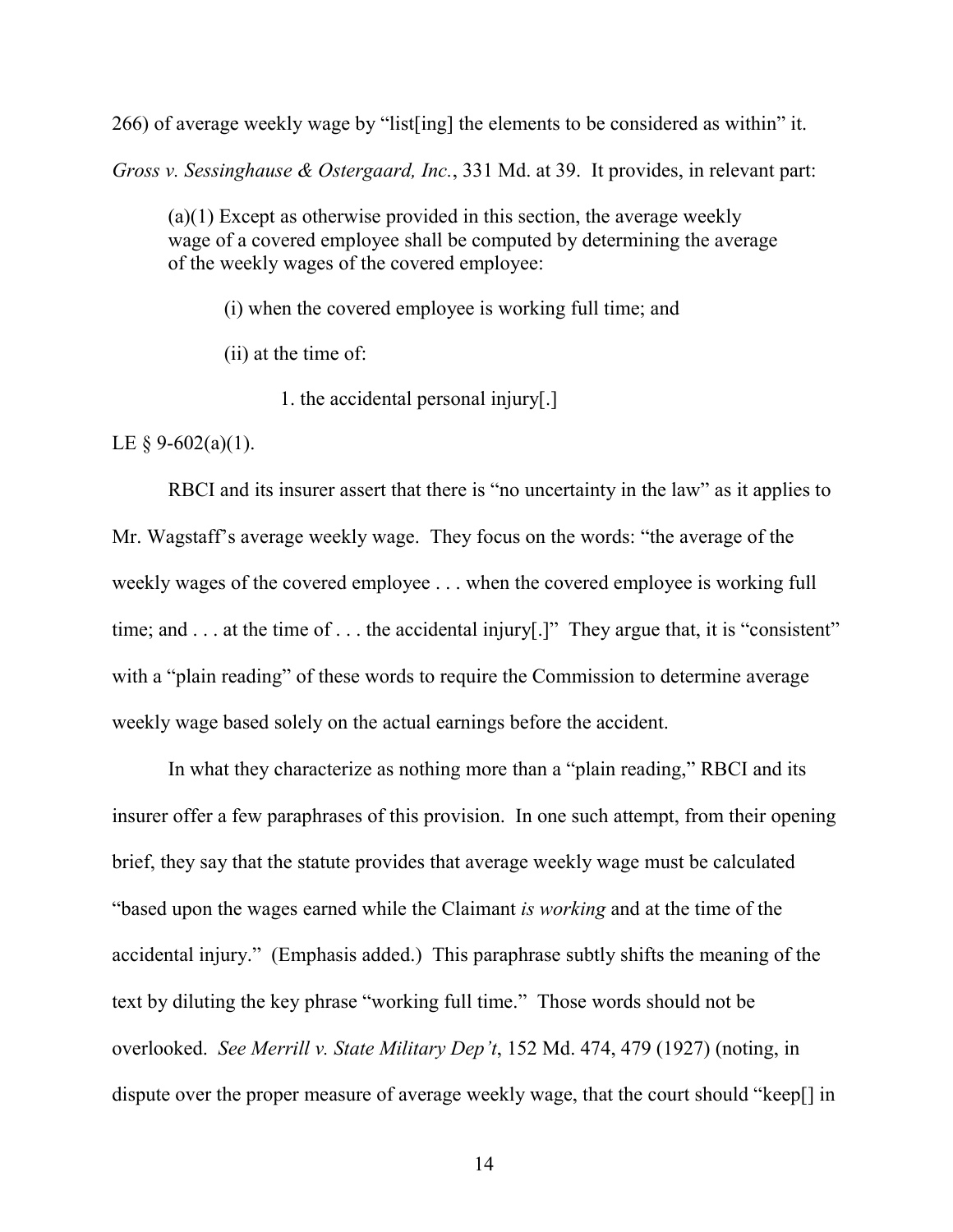mind . . . that [it] shall be taken to mean the average weekly wage earned by an employee when working on 'full time'").

In another such attempt, from their reply brief, RBCI and its insurer assert that under a "plain reading" average weekly wage must be "based upon the *actual weeks worked prior* to the date of accident." (Emphasis added.) If in fact the statute said that average weekly wage must be computed using earnings from the "actual weeks worked prior" to the accident, then we might be persuaded by their interpretation. But the statute does not use those words, or other similar words that might have expressed that same meaning. Instead, it uses a more unusual wording: "the average of the weekly wages of the covered employee . . . when the covered employee is working full time[.]" The meaning of that phrase is not immediately clear for an employee such as Mr. Wagstaff, who was hired for the purpose of working full time, but who was not actually working those full-time hours before the accident. *See Stevenson v. Hill*, 171 Md. 572, 576 (1937) (observing that the term "'full time' is an expression of questionable application in some circumstances"). In our judgment, these attempts by RBCI and its insurer to paraphrase LE  $\S$  9-602(a)(1) simply demonstrate that the meaning itself is not apparent from the letter of the statute.<sup>6</sup>

Longstanding precedent indicates that the Act's concept of "average weekly

 $6$  One contemporary author has commented that the meaning of the phrase "working full time" is unclear for employees who, for various reasons, are working less than full-time hours at the time of accident. *See* 1 Clifford B. Sobin, *Maryland Workers' Compensation*  $\S 11:2$ , at n.9 (2017) (commenting on the "poor wording" of LE  $\S 9$ - $602(a)(1)(i)$  and describing the provision as "confusing").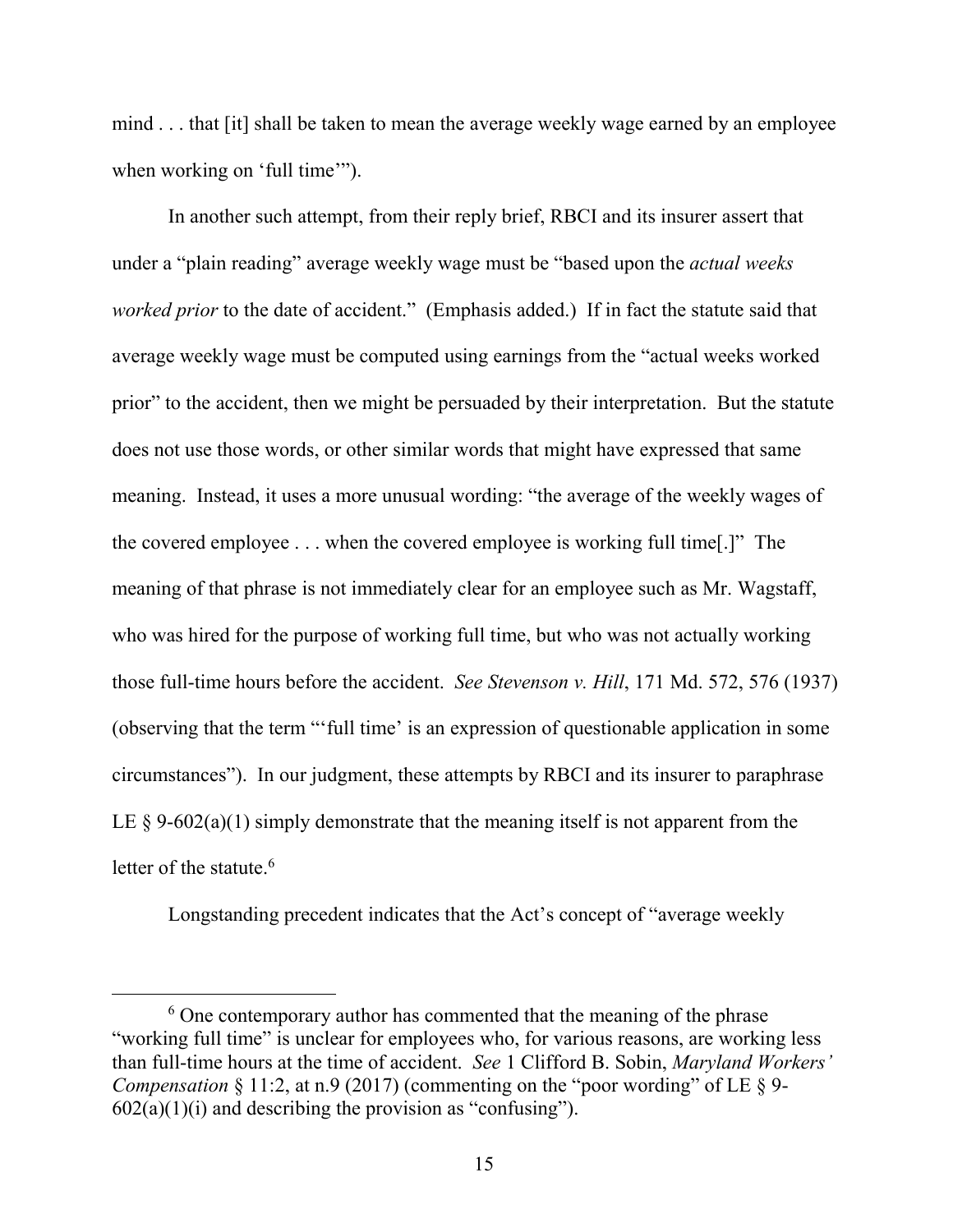wage" has always suggested, to some extent, a projection of what an employee would have gone on to earn if not for the accidental injury. In *Campbell Coal Co. v. Stuby*, 159 Md. 280 (1930), the Court of Appeals considered a dispute over how to instruct a jury about average weekly wage. The employer had asked for an instruction that "'the average weekly wage of the deceased employee was the total amount the said employee *earned* over such period of time immediately preceding his fatal injury as the jury may find it necessary to consider in order to arrive at a fair average divided by the number of weeks embraced by such time.'" *Id.* at 288 (emphasis in original). Instead, the trial court instructed the jury "that 'the average weekly wage of the deceased employee was the total amount the said employee *might have earned working all the time the mines in the region were generally employed* over such period of time, immediately preceding his fatal injury, as the jury may find it necessary to consider in order to arrive at a fair average, divided by the number of weeks embraced by such time[.]'" *Id.* at 287 (emphasis in original). The Court of Appeals reasoned that the trial court's instruction was "in conformity with the statute," which at that time stated "that average weekly wage shall be taken to mean 'the average weekly wage earned by an employee when working on full time[.]'" *Id.* at 288.

Citing *Campbell Coal* and other cases, the Court of Appeals later wrote that "average weekly wage is based on what the employee *would earn* from the employer where working under a specific contract of hire existing between the employer and employee." *Crowner v. Balt. United Butchers Ass'n*, 226 Md. 606, 610 (1961) (emphasis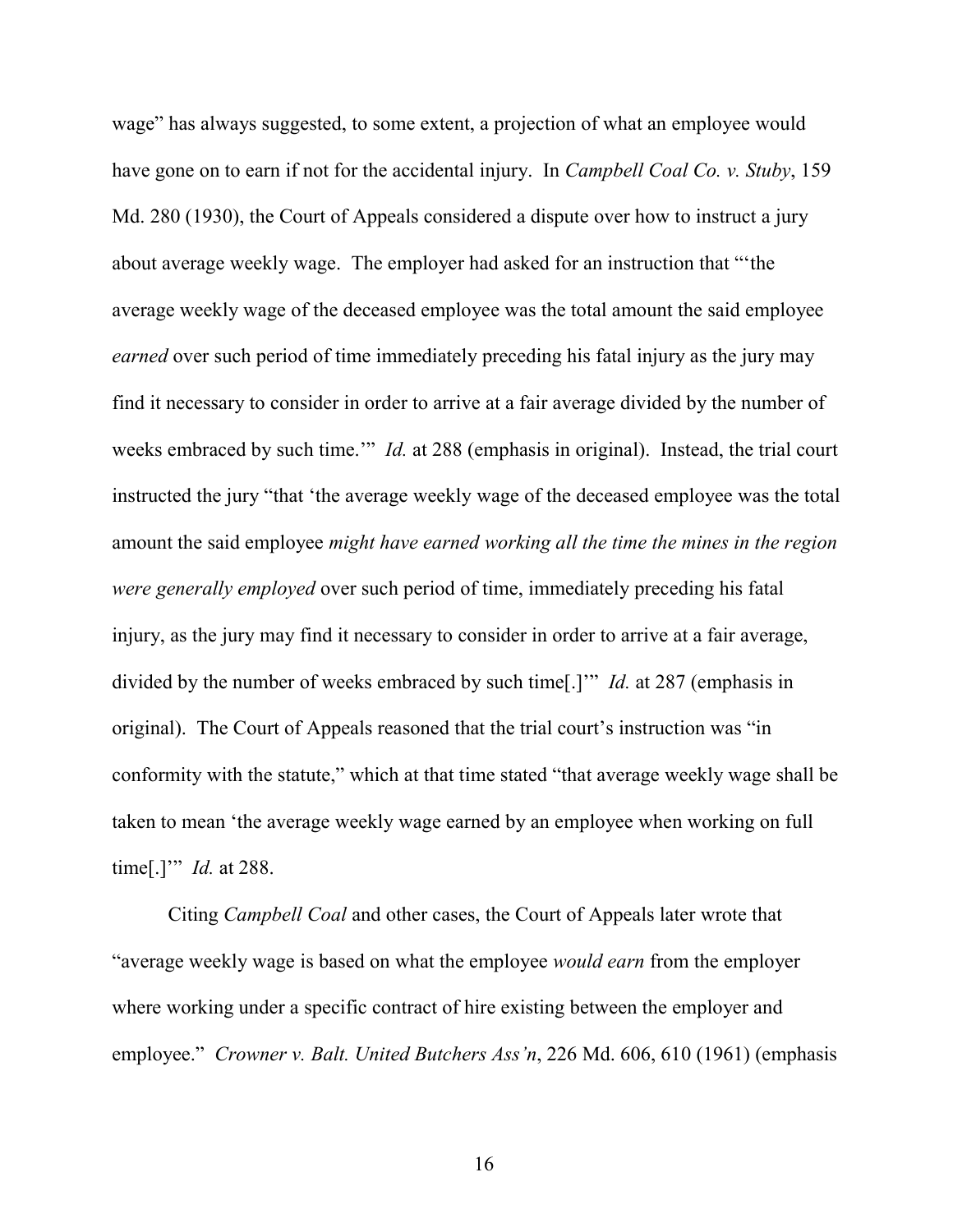added).<sup>7</sup> The Court's use of conditional language (i.e., what the employee "might have earned" or what the employee "would earn") is consistent with the Act's overall purpose of compensating injured workers for loss of earning *capacity*.

For his part, Mr. Wagstaff also makes his own attempt at what he calls a "plain reading" of part of the statute. He purports to rely on LE  $\S$  9-602(a)(3), which provides:

(3) If a covered employee establishes that, because of the age and experience of the covered employee at the time of the accidental personal injury . . . , the wages of the covered employee could be expected to increase under normal circumstances, the expected increase may be taken into account when computing the average weekly wage of the covered employee under paragraph (1) of this subsection.

## LE  $\S$  9-602(a)(3).

 $\overline{a}$ 

Although Mr. Wagstaff did not cite this provision to the Commission, he argues that the Commission "properly relied on" it in finding his average weekly wage to be \$758.00. He theorizes that the Commission accounted for an "expected increase in salary, with more favorable working conditions when compared to lower weekly wages [that he had] earned while working weather shortened weeks just prior to his accident."

The obvious flaw in Mr. Wagstaff's argument is that an "expected increase" because of weather conditions that have no relation to an employee's age or experience cannot be said to be an increase "because of the age and experience of the covered employee[.]" LE  $\S 9-602(a)(3)$ . Even affording the Act a liberal construction, we cannot simply ignore that qualifying phrase. In other jurisdictions, provisions similar to LE § 9-

<sup>7</sup> This Court has said that "[t]he statutory definition of 'average weekly wage' when *Crowner* was decided was substantively the same as LE section 9-602(a)[.]" *Thomas v. Giant Food, LLC*, 174 Md. App. 103, 110 (2007).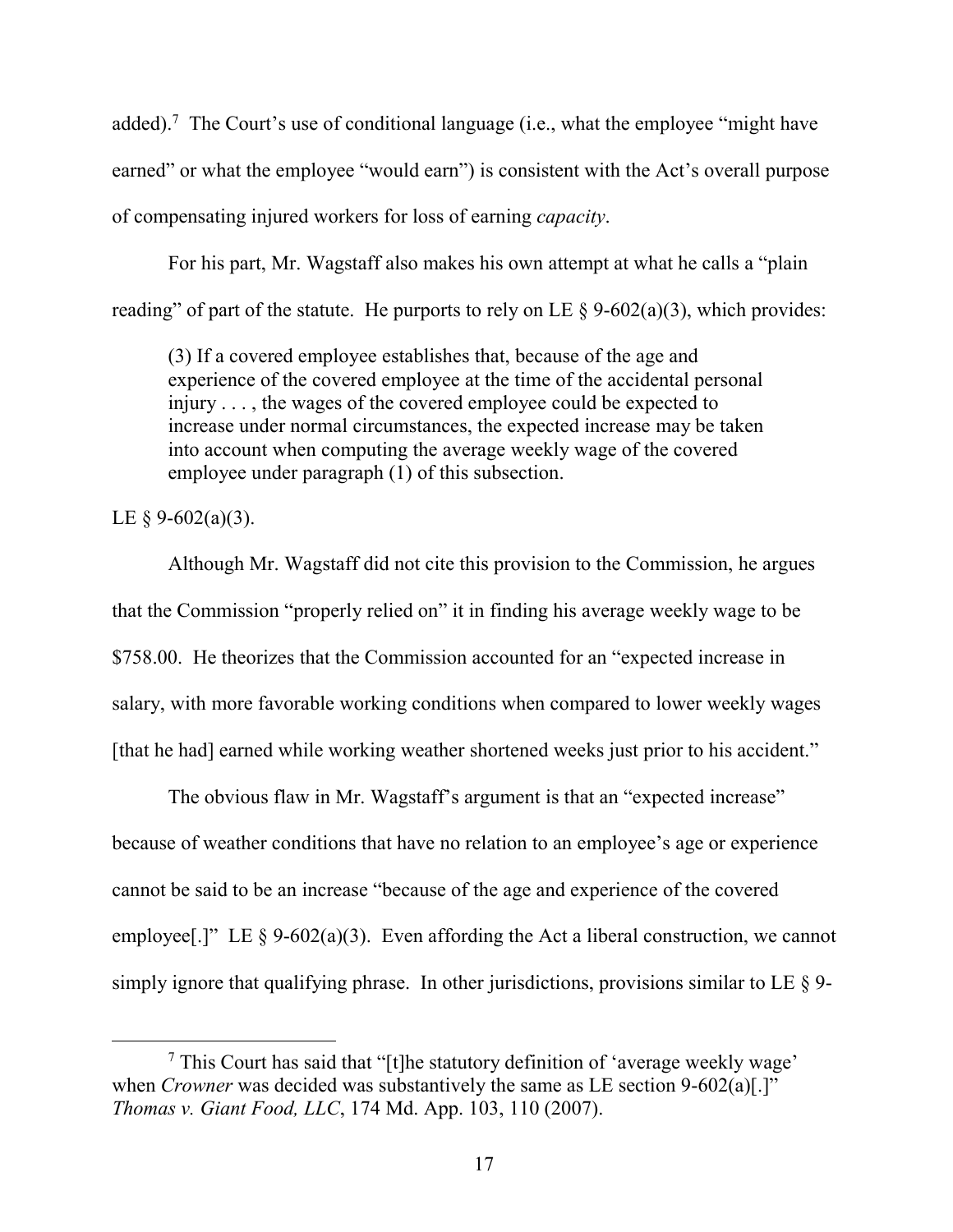$602(a)(3)$  have been interpreted to apply to employees such as "apprentices, student" nurses, and recent college graduates." *Jung v. Southland Corp.*, 114 Md. App. 547, 549 (1997) (citations omitted), *aff'd*, 351 Md. 165 (1998). For our purposes, LE § 9-  $602(a)(3)$  at most offers some additional confirmation that average weekly wage should represent what the employee "would earn" under the employment contract existing at that time of the injury (*Crowner v. Balt. United Butchers Ass'n*, 226 Md. at 610), which is not necessarily identical to what the employee had "earned" immediately prior to the injury. *See Campbell Coal Co. v. Stuby*, 159 Md. at 287-88.

RBCI and its insurer point out that the Act should not be construed to permit an employee to "receive more compensation by being injured than by working." *Long v. Injured Workers' Ins. Fund*, 448 Md. at 292. In other words, an employee should not "receive a windfall for being injured." *Id.* at 298. They note that "an average weekly wage of \$758.00 results in a weekly compensation rate of \$506.00[,]" and that Mr. Wagstaff "never earned more than \$454.80 in a week while working for [RBCI]." They assert that the Commission's award "makes it more profitable for [Mr. Wagstaff] to be injured than to be working."

This argument depends on the premise that the six weeks in February and March, in which Mr. Wagstaff never worked more than three days per week, was truly representative of his normal working hours. That premise is dubious. *See* 5 Arthur Larson & Lex K. Larson, *Larson's Workers' Compensation Law* § 93.02[1], at 93-28 (2013) (observing that "lack of a full-time employment record" is "[t]he most familiar" of the "various circumstances which would make [a] claimant's actual earnings during a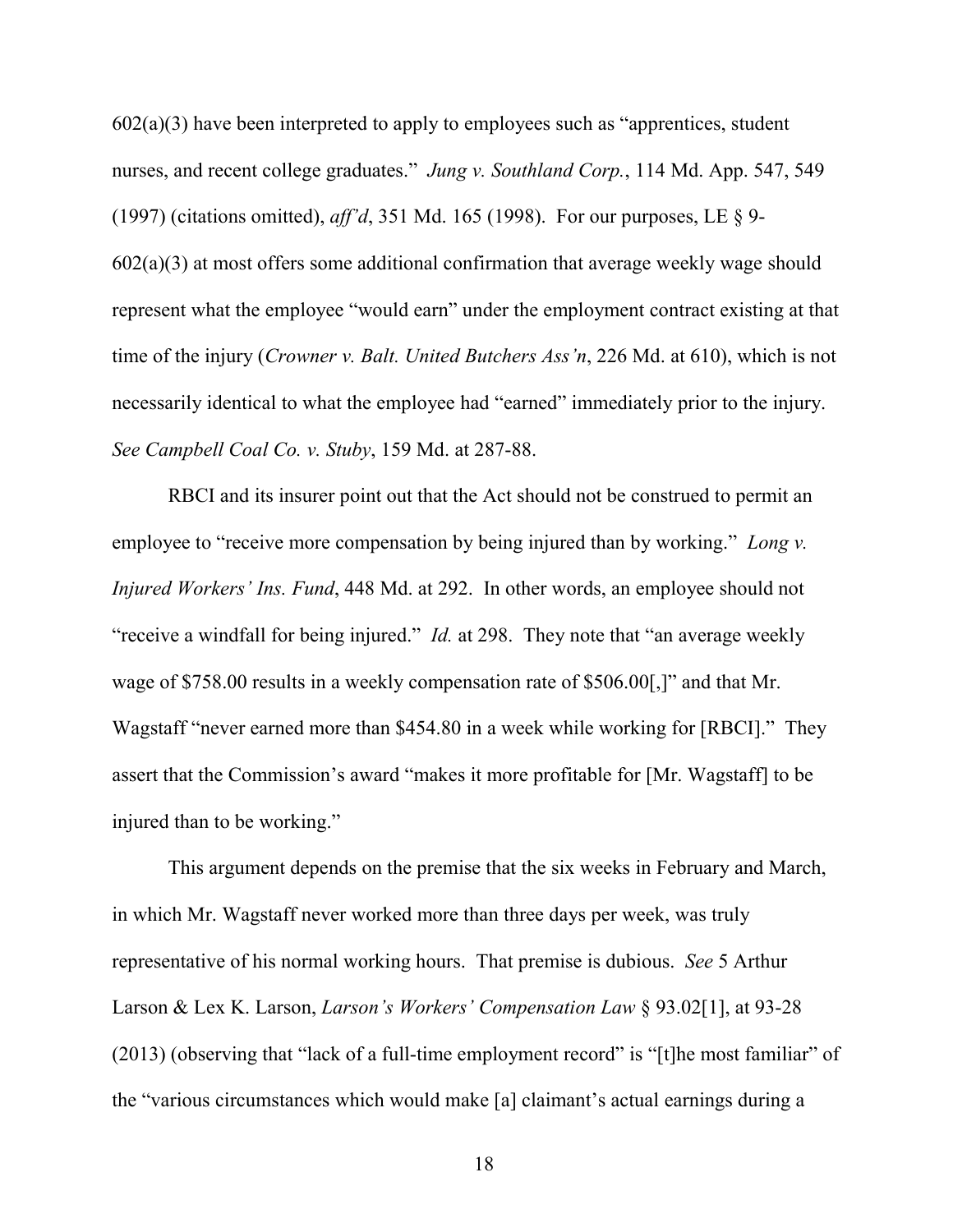particular past period an unreliable measure of his or her future earnings capacity"). If the six-week sample significantly understated his normal working hours, then using it to determine his benefits would result in an unwarranted windfall for the employer and insurer.

Little imagination is needed to think of scenarios in which an inflexible requirement tying an injured employee's compensation to pre-accident earnings would subvert the goal of compensating employees for lost earning capacity. Suppose that, immediately after an employee's first day of full-time work, an event such as a natural or manmade disaster shut down the place of employment for a few weeks, in which the new employee received no pay; then, immediately upon the employee's return, the employee became disabled in a workplace injury. In such a scenario, an average of actual earnings during the weeks before the injury would not accurately represent what the employee normally would earn from that employer under the contract that was existing at the time of the injury. This unfortunate employee would certainly suffer financial hardship if the employee's compensation were strictly computed by dividing the actual gross earnings by the number of weeks since being hired. In many situations involving recently-hired employees, the rule proposed by RBCI and its insurer would violate the principle that the Act should be construed "to afford substantial, and not merely nominal, relief[.]" *Merrill v. State Military Dep't*, 152 Md. at 478.

Looking beyond LE § 9-602, the parties offer competing interpretations of one of the Commission's regulations. The Workers' Compensation Act broadly empowers the Commission to "adopt regulations to carry out" the Act. LE § 9-309. More specifically,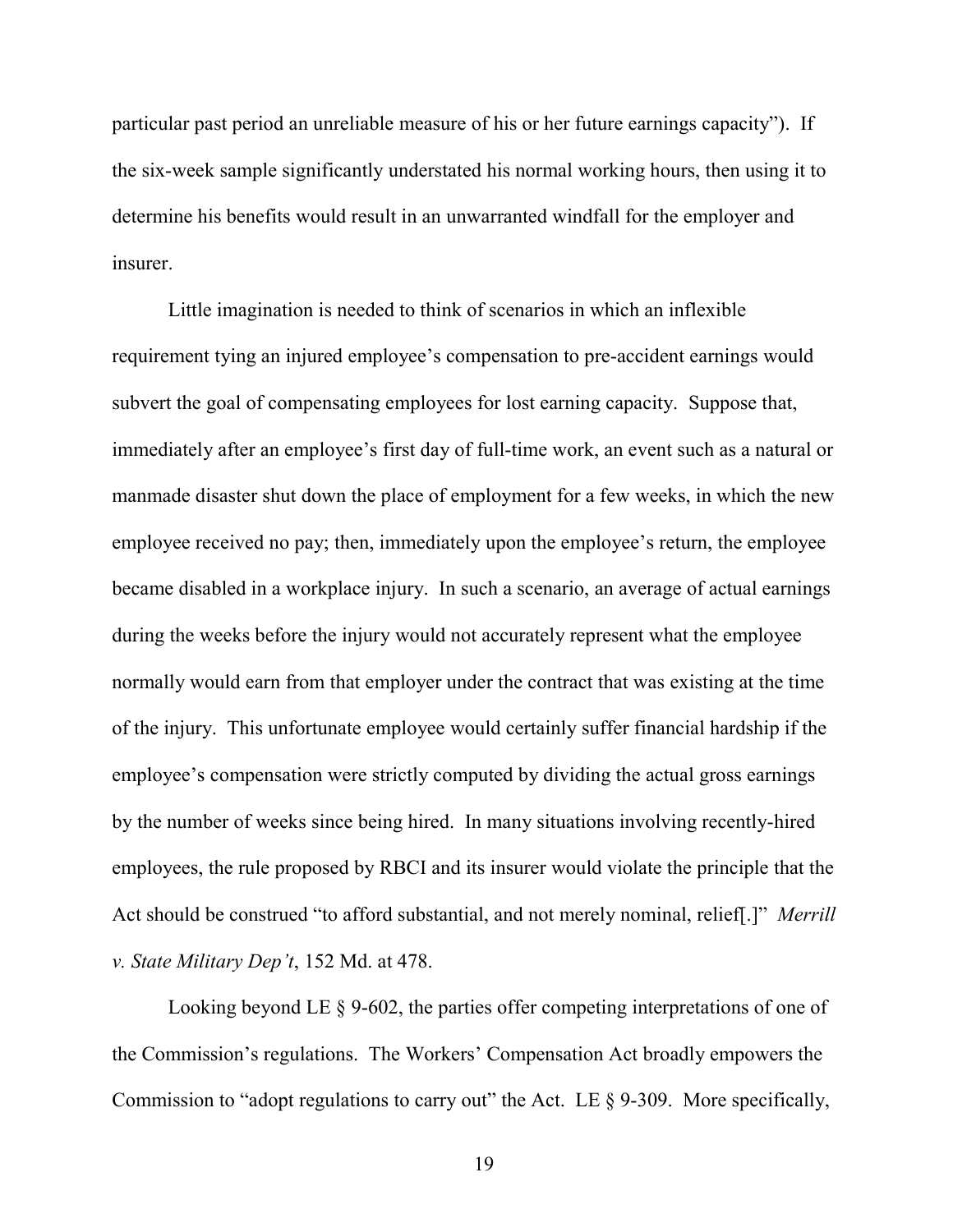it directs the Commission to "adopt reasonable and proper regulations to govern the procedures of the Commission, which shall be as simple and brief as reasonably possible" (LE § 9-701(1)), and to "regulate and provide for the nature and extent of evidence and proof and for the method of taking and providing evidence and proof to establish a right to compensation.  $\Gamma$  LE § 9-701(4). Under this authority, the Commission promulgated COMAR 14.09.03.06, which establishes the procedure for determining an employee's average weekly wage.

Sections (A), (B), and (C) of this regulation outline a three-stage process. In the first stage, the Commission makes a preliminary determination based on the amount reported by the employee. COMAR 14.09.03.06(A) provides:

**A. Preliminary Determination.** For the purpose of making an initial award of compensation before a hearing in the matter, the Commission shall determine the claimant's average weekly wage from gross wages, including overtime, reported by the claimant on the employee's claim form.

In the next stage, the employer or its insurer must promptly produce

documentation of the actual wages earned by the employee in a 14-week period

preceding the accident. COMAR 14.09.03.06(B) states:

**B. Filing of Wage Statement.** As soon as practicable, the employer/insurer shall file a wage statement containing the following information:

(1) The average wage earned by the claimant during the 14 weeks before the accident, excluding the time between the end of the last pay period and the date of injury, provided that periods of involuntary layoff or involuntary authorized absences are not included in the 14 weeks;

(2) Those weeks the claimant actually worked during the 14 weeks before the accident;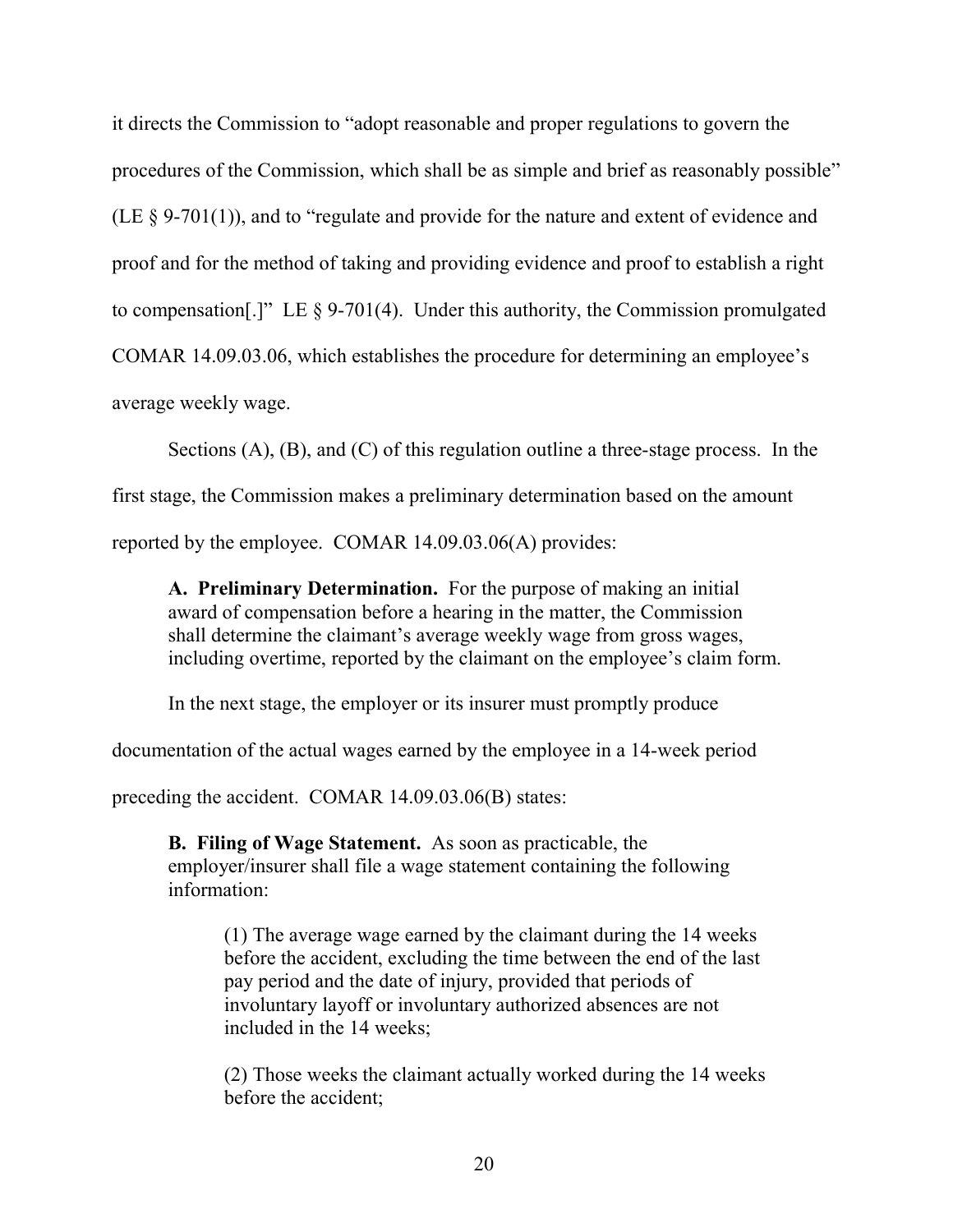(3) Vacation wages paid; and

(4) Those items set forth in Labor and Employment Article, § 9-  $602(a)(2)$ , Annotated Code of Maryland.<sup>[8]</sup>

The third stage is the hearing stage, in which the parties may present other

evidence so that the Commission may make an accurate determination:

### **C. Determination at First Hearing.**

(1) Calculation of the average weekly wage shall be adjudicated and determined at the first hearing before the Commission.

(2) All parties shall be prepared to produce evidence from which the Commission can determine an accurate average weekly wage at the first hearing.

COMAR 14.09.03.06(C)(1)-(2).

 $\overline{a}$ 

The procedural history of this case illustrates this three-stage process. Mr.

Wagstaff initially reported weekly wages of \$758.00 on his claim form; RBCI filed

documentation indicating that he had actually earned around \$317.44 per week during six

weeks before the accident; and, based on the evidence presented at the first hearing, the

Commission determined that his average weekly wage was \$758.00.

Focusing on section (B), RBCI and its insurer assert that the regulation "require[s] the average weekly wage to be calculated by determining the average wages earned during the 14 weeks prior to the accidental injury." In fact, the actual text of section (B) says only that "the employer/insurer shall file a wage statement" containing certain

 $8$  LE § 9-602(a)(2) states that "tips" and "the reasonable value of housing, lodging, meals, rent, and other similar advantages" are included in the calculation.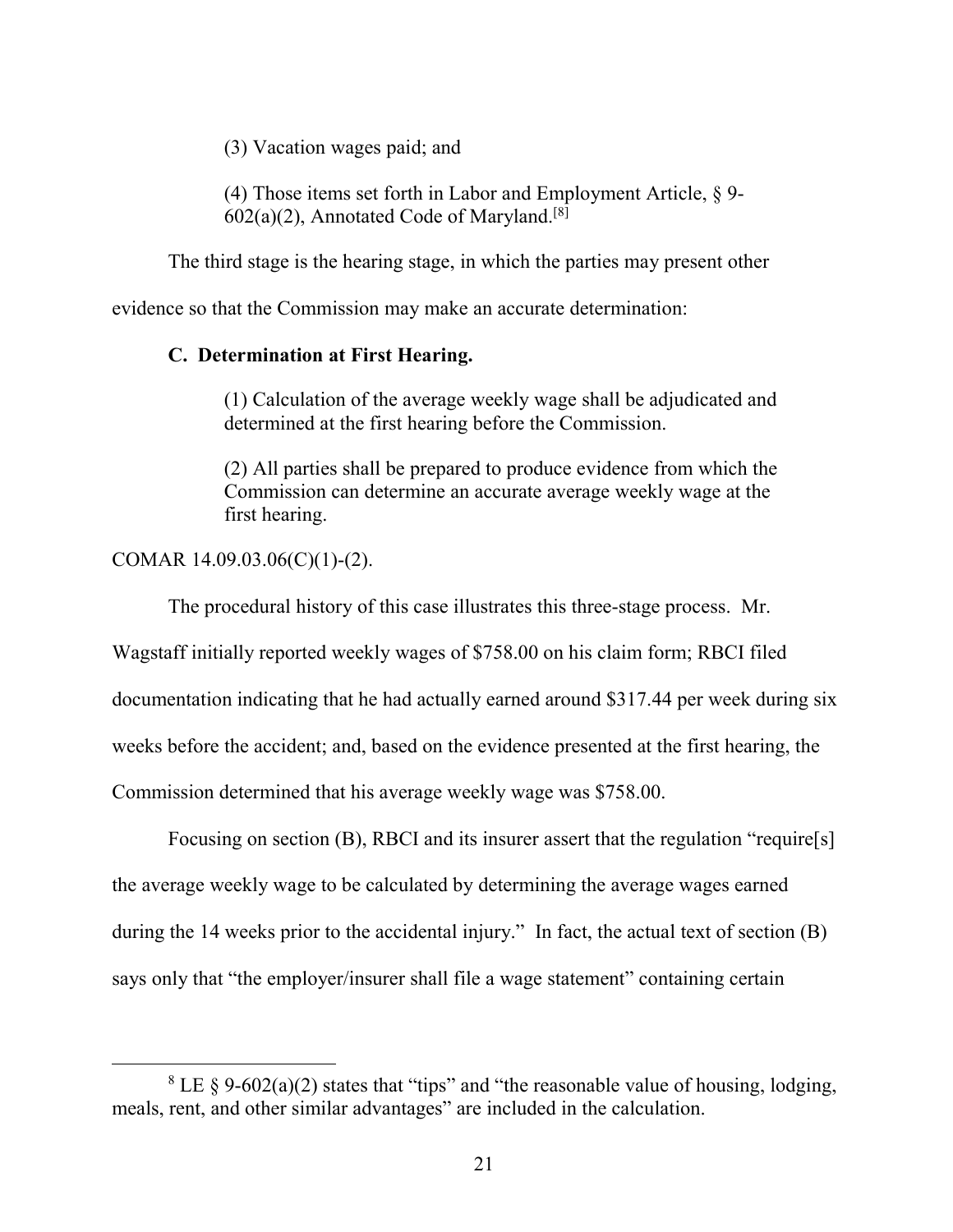information. It does not purport to require the Commission to use any particular method of calculation. By implication, it suggests that, "[*u*]*sually*," the Commission will calculate average weekly wage "by adding gross wages that the employee earned in the fourteen weeks preceding the accidental personal injury and dividing the sum by fourteen." *Long v. Injured Workers' Ins. Fund*, 448 Md. at 267 (emphasis added).

A reading of the entire regulation, however, shows that the 14-week wage statement is not the only evidence that the Commission may consider. If the wage statement were conclusive, then there would be no need for a hearing at which "[a]ll parties" must be prepared to "produce evidence from which the Commission can determine an accurate average weekly wage[.]" COMAR 14.09.03.06(C)(2). Fairly read, this regulation permits parties to offer other evidence to contest whether the 14 week wage statement accurately represents what the employee would earn from the employer under the contract in existence at the time of the injury.<sup>9</sup>

Our reading of the regulation conforms with the analysis of the leading case on the subject: *Gross v. Sessinghause & Ostergaard, Inc.*, 331 Md. 37 (1993). The regulation in effect at that time "stat[ed] that, 'unless otherwise ordered after the hearing, compensation payments shall be based on . . . the average wage earned by the employee during the thirteen weeks before the accident.'" *Id.* at 40 (quoting former version of COMAR 14.09.01.05(B)).

<sup>9</sup> *Accord* Theodore B. Cornblatt, et al., *Maryland Workers' Compensation Manual* 48 (18th ed. 2017) (recommending that counsel for claimants "must investigate to see if the earnings during the 14-week period are not typical of the claimant's true earnings background" and should not "merely rely on the employer/insurer's figure").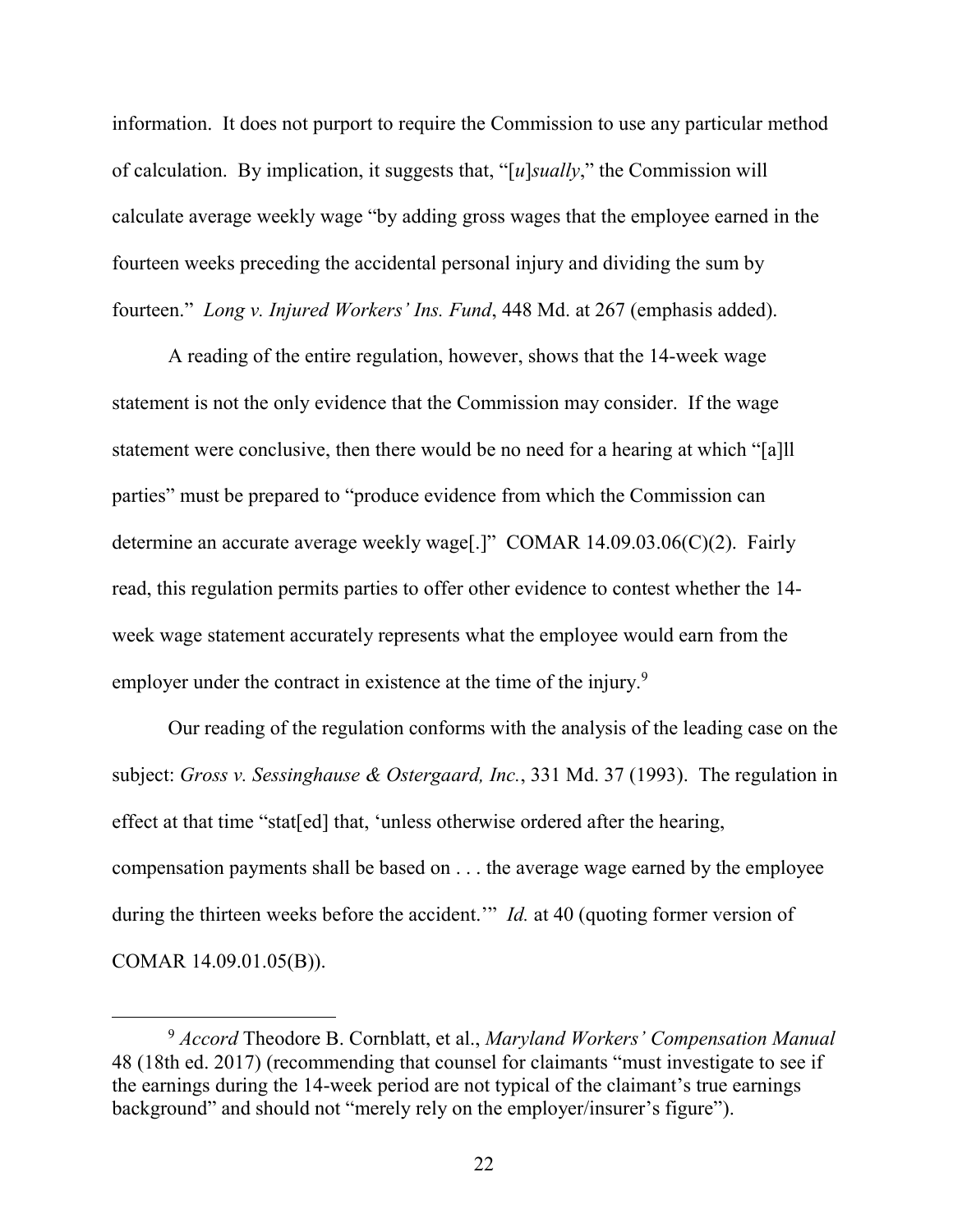The employee in that case, Mr. Gross, had worked at a construction firm for two years before being injured. *Id.* at 41. On his claim form, Mr. Gross reported that his wages were \$11.00 per hour, from which the Commission initially determined that his average weekly wage was \$440.00. *Id.* The employer submitted a wage statement showing that Mr. Gross earned an average of \$282.20 during the 13 weeks prior to the accident. *Id.* At a hearing, Mr. Gross presented an income tax form showing that he had earned approximately \$400.00 per week throughout the 52 weeks preceding the accident. *Id.* at 42. He argued that, "given the nature of the heavy construction industry in which [he] worked, the yearly earnings better represented his earning capacity." *Id.* The Commission agreed with him and found that his average weekly wage was \$400.00. *Id.*

The Court of Appeals rejected the employer's argument that the statute and regulation required the Commission to use the earnings from the 13 weeks before the accident to determine average weekly wage. The Court noted that the statute itself "does not specify a particular time period to be used in calculating a worker's average weekly wage." *Id.* at 39. Thus, "prior to the promulgation of a regulation specifying a time period for calculating [an] injured worker's average weekly wage, the Commission was free to choose an appropriate period on a case-by-case basis." *Id.* at 50. The Court concluded:

The Commission's [regulation] appears to be designed to address the vast majority of cases in which there is no hearing. In such cases, it provides a definite rule in lieu of a case-by-case basis. The regulation also supplies a standard in those cases in which there is a hearing but where no question arises concerning the appropriate time period or where the Commission decides that it should not depart from the thirteen-week rule. Nevertheless, . . . in a case where there is a hearing, the regulation does not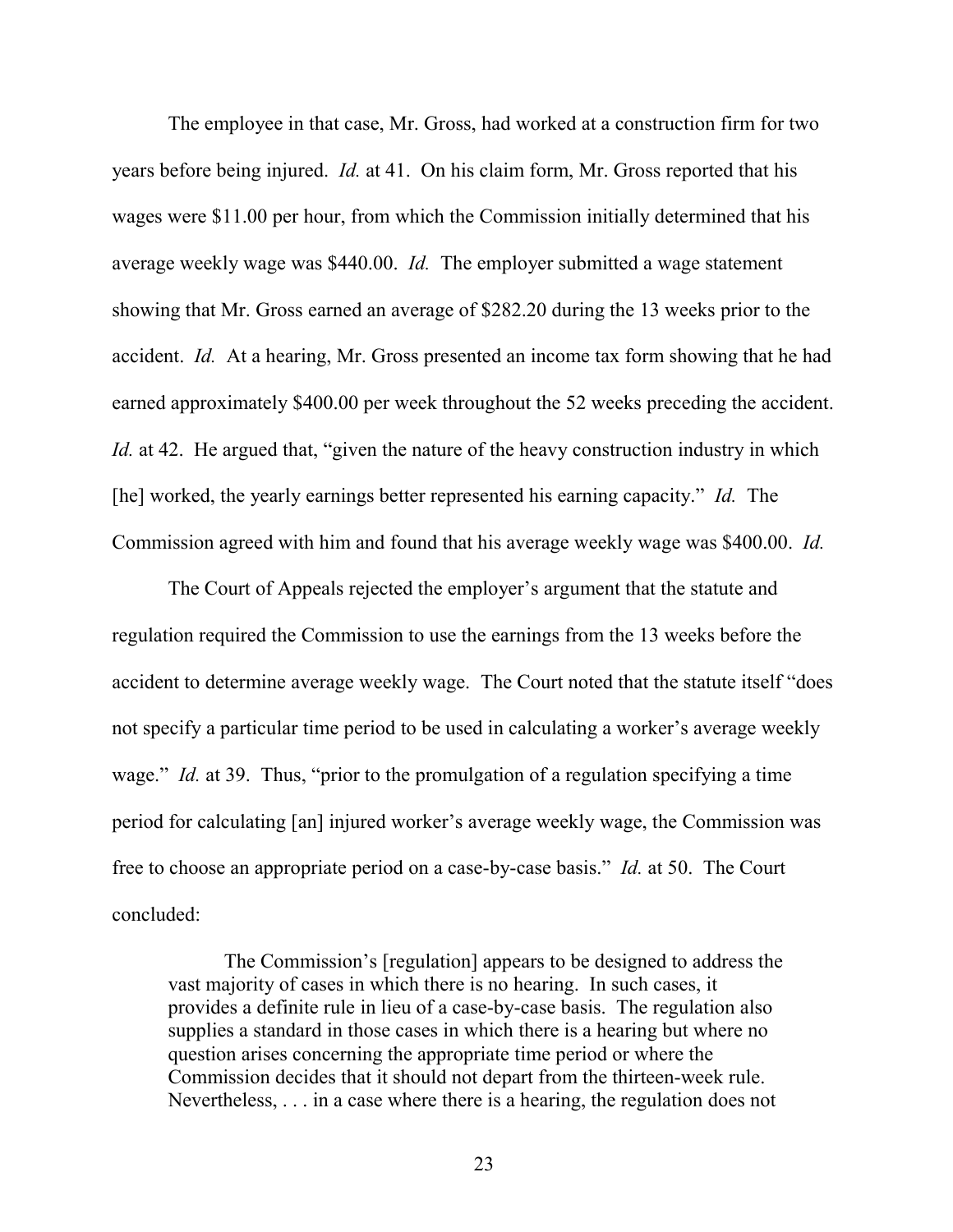purport to restrict the Commission in any manner from utilizing a different time period if the Commission deems it appropriate to do so.

*Id.*

As subsequently amended, the regulation is even more explicit in permitting the Commission to consider evidence other than the wage statement. The regulation no longer states that, "unless otherwise ordered after the hearing," payments "shall be based on" wages earned during the 13 weeks prior to the accident. It now states that "the employer/insurer shall file a wage statement containing" information about earnings from the 14 weeks prior to the accident (COMAR 14.09.03.06(B)), and it directs that the ultimate determination should be based on the evidence presented at the hearing. *See*  COMAR 14.09.03.06(C). The wage statement still serves as the basis for determining average weekly wage in "the vast majority of cases in which there is no hearing" and in "cases in which there is a hearing but where no question arises concerning the appropriate time period or where the Commission decides that it should not depart" from the usual standard. *Gross v. Sessinghause & Ostergaard, Inc.*, 331 Md. at 50. Yet it remains true that, "in a case where there is a hearing, the regulation does not purport to restrict the Commission in any manner from utilizing a different time period if the Commission deems it appropriate to do so." *Id*.

As part of their argument, RBCI and its insurer suggest that this Court should "endorse a uniform and predictable basis for calculating average weekly wage" to further two "policy considerations." First, they assert that basing average weekly wage solely on actual hours worked and wages earned immediately before the accident would "ensure[]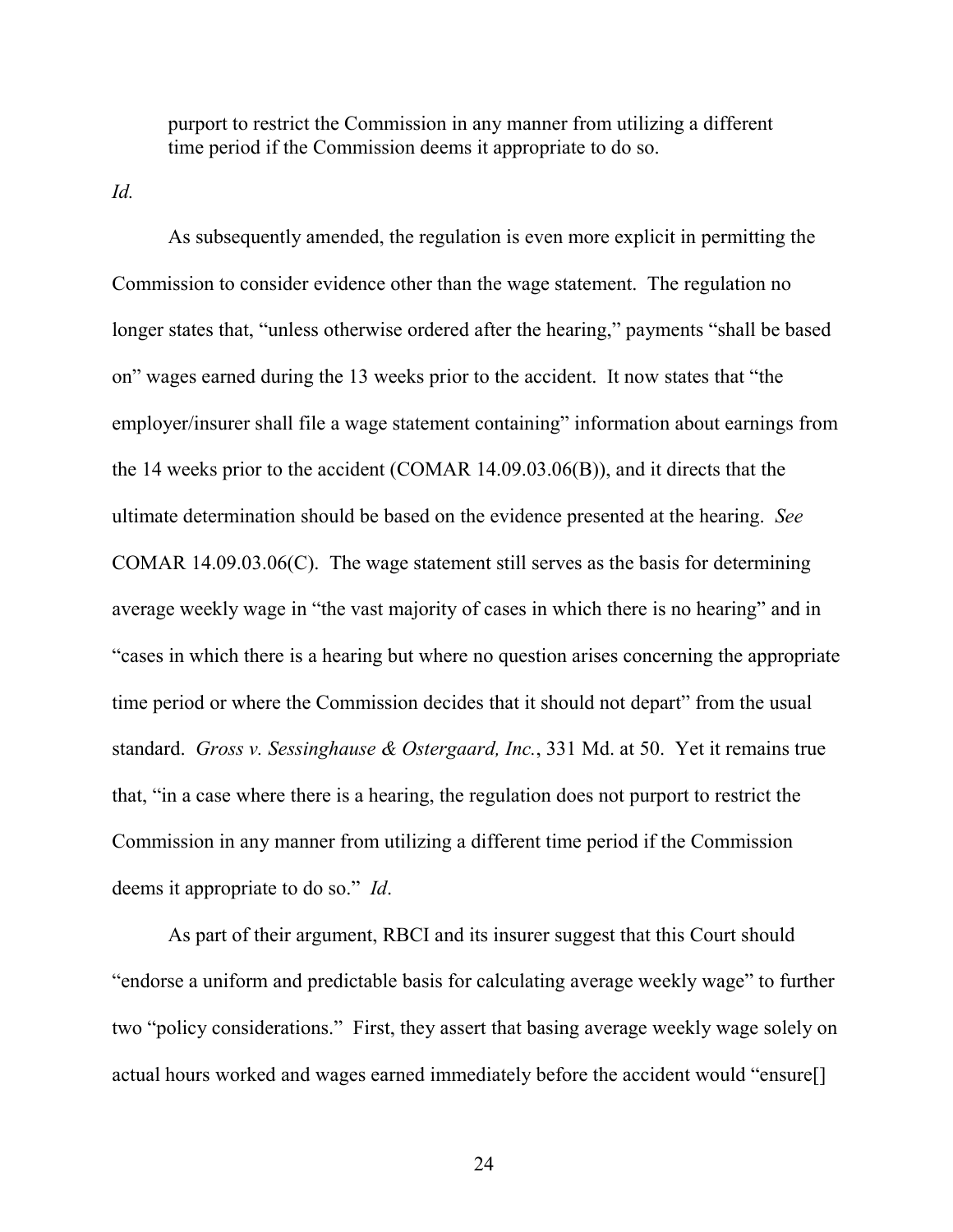that an employer, its insurer, and the Commission can calculate benefits owed to a claimant *absent a hearing* and disburse benefits as quickly as possible." (Emphasis added.) On a related note, they suggest that such a rule would promote "[p]redictability and administrative ease," even though it would do so "at the price of *some* flexibility in unique or unusual circumstances." *Jung v. Southland Corp.*, 114 Md. App. at 551 (citation and quotation marks omitted).

In our assessment, the Commission has already used its rule-making authority to adopt procedures that it believes will achieve the appropriate balance. By requiring the employer or insurer to promptly file a 14-week wage statement, COMAR 14.09.03.06(B) promotes efficiency in the majority of cases in which average weekly wage is undisputed. In the minority of cases where a party contends that those earnings do not accurately reflect what the employee would earn, COMAR 14.09.03.06(C) allows the parties to present other evidence at a hearing. If the Commission holds a hearing, it can exercise its traditional flexibility to decide the most appropriate basis for its calculation according to the unique facts of each case. *See Gross v. Sessinghause & Ostergaard, Inc.*, 331 Md. at 50.

Like his adversaries, Mr. Wagstaff also proceeds, in part, on the assumption that COMAR 14.09.03.06 "requires" the Commission to calculate average weekly wage based on the 14-week wage statement. He nevertheless emphasizes the language directing the employer or insurer to exclude "periods of involuntary layoff or involuntary authorized absences" (COMAR 14.09.03.06(B)(1)) from the 14-week earnings history. He charges that his employer, in fact, failed to comply with the regulation, because it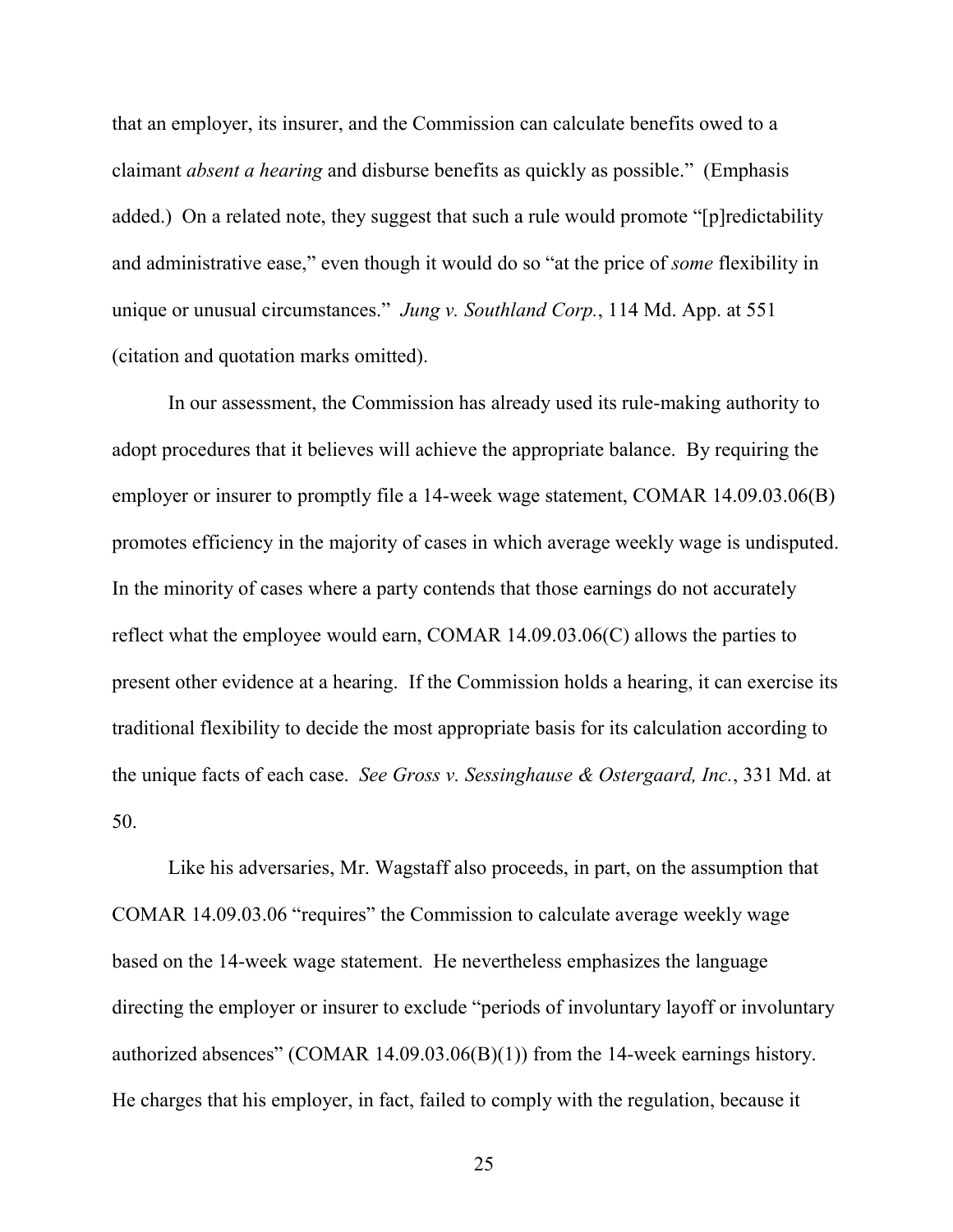submitted information that included the days when he could not work because of inclement weather. Under his interpretation, the \$758.00 figure does represent an average of actual earnings: an average that excludes all weather-shortened days. RBCI and its insurer encourage us to adopt a much narrower reading, in which the days when an employee does not work because of weather should not be considered "periods of . . . involuntary authorized absences."

We need not decide which interpretation of COMAR 14.09.03.06(B) is correct because, as discussed previously, that section does not control the ultimate determination in cases where the Commission holds a hearing. The controlling provision is COMAR 14.09.03.06(C), which envisions that the Commission will determine average weekly wage based on the evidence presented at the first hearing.<sup>10</sup>

The remaining question is whether, from the evidence that was actually presented at that hearing, the Commission was required to find that Mr. Wagstaff's average weekly wage was \$317.44. In this regard, RBCI and its insurer assert that "liability under the ... Act cannot be premised on speculation and conjecture but must be solely based on the facts contained in the record.'" *Jung v. Southland Corp.*, 114 Md. App. at 549 (quoting *Deichmiller v. Indus. Comm'n of Illinois*, 497 N.E.2d 425, 457 (Ill. App. Ct. 1986)).

 $10$  The clause directing employers and insurers to exclude "periods of involuntary" layoff or involuntary authorized absences" from the wage statement is still notable for another reason. By rejecting data from those periods, the Commission implicitly has recognized that a raw average of actual earnings is not the best measure of earning capacity if that average accounts for time in which an employee involuntarily lost the opportunity to work. It would be difficult to reconcile this feature of the regulation with the strict interpretation of the statute offered by the appellants.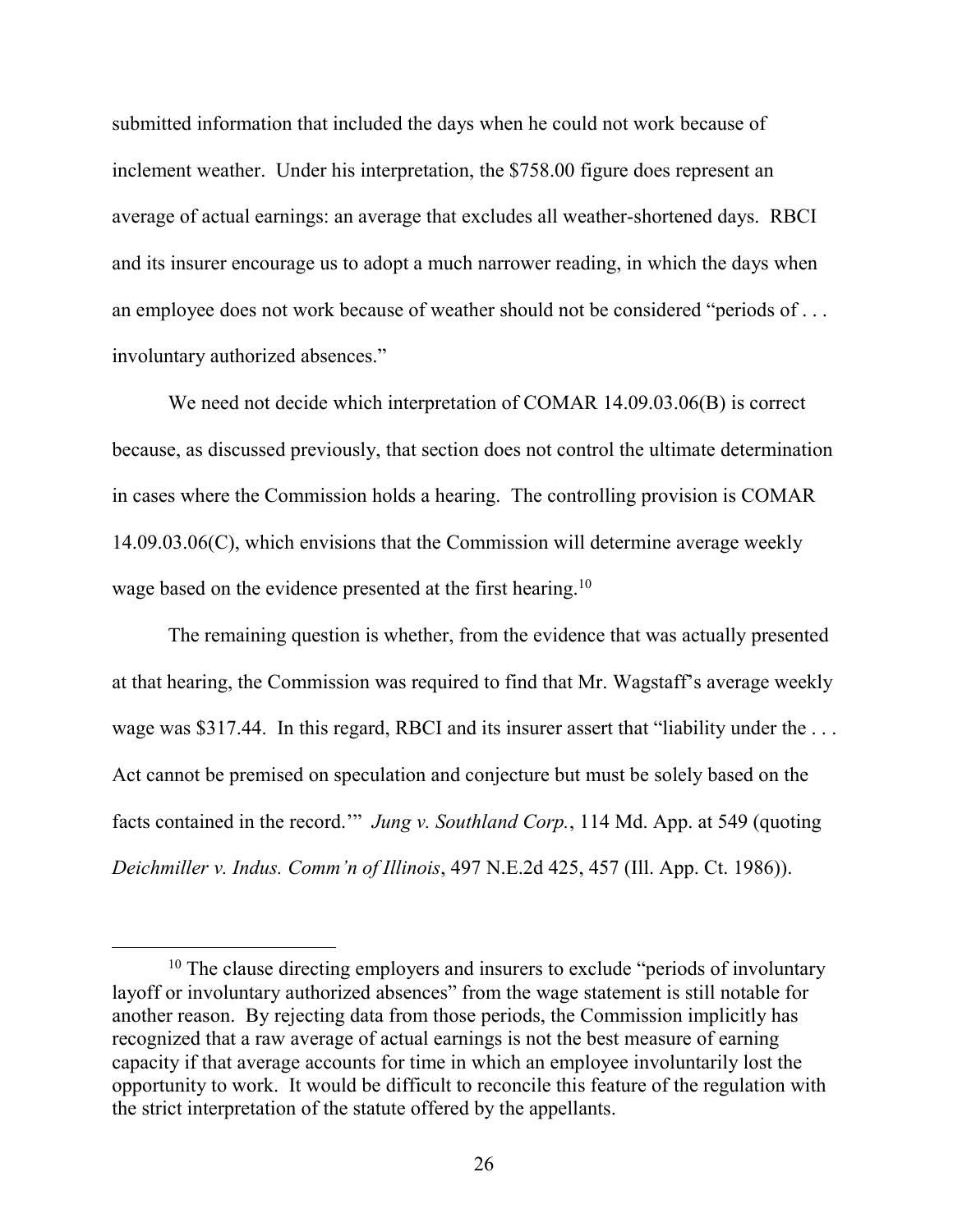They argue that the Commission improperly relied on Mr. Wagstaff's "speculative future earnings potential," using a "hypothetical 40-hour workweek," instead of "actual facts" in evidence.

We disagree with the assertion that the Commission made a "purely hypothetical and speculative" determination when it selected the 40-hour week as the basis for its calculation. During the hearing, the Commission heard undisputed testimony that RBCI had hired Mr. Wagstaff to work on a full-time basis, meaning 40 hours per week. At the rate of \$18.95 per hour, he could expect to earn \$758.00 over a full week, unless the week was shortened by inclement weather. His testimony was sufficient to support the conclusion that \$758.00 was a reasonable approximation of what he would normally earn in his position. We agree with the appellants that there was no "definitive evidence" and no "guarantee" that he would have gone on to work 40-hour weeks if not for his injury. But the Commission may draw reasonable inferences even if those inferences fall short of a certainty or near-certainty. *See W.M. Schlosser Co. v. Uninsured Emp'rs' Fund*, 414 Md. 195, 205 (2010) (explaining that the Commission's conclusions are adequately supported as long as "a reasoning mind reasonably could have reached the factual conclusion" reached by the Commission) (citations and quotation marks omitted); *see also* COMAR 14.09.03.09(C)(4) (providing that the hearing commissioner may "give probative effect" to "evidence that reasonable and prudent individuals commonly accept in the conduct of their affairs"). $^{11}$ 

 $11$  Mr. Wagstaff suggests that the Commission also could have considered the voluntary payments that RBCI made *after* the accident (weekly checks of \$758.00, which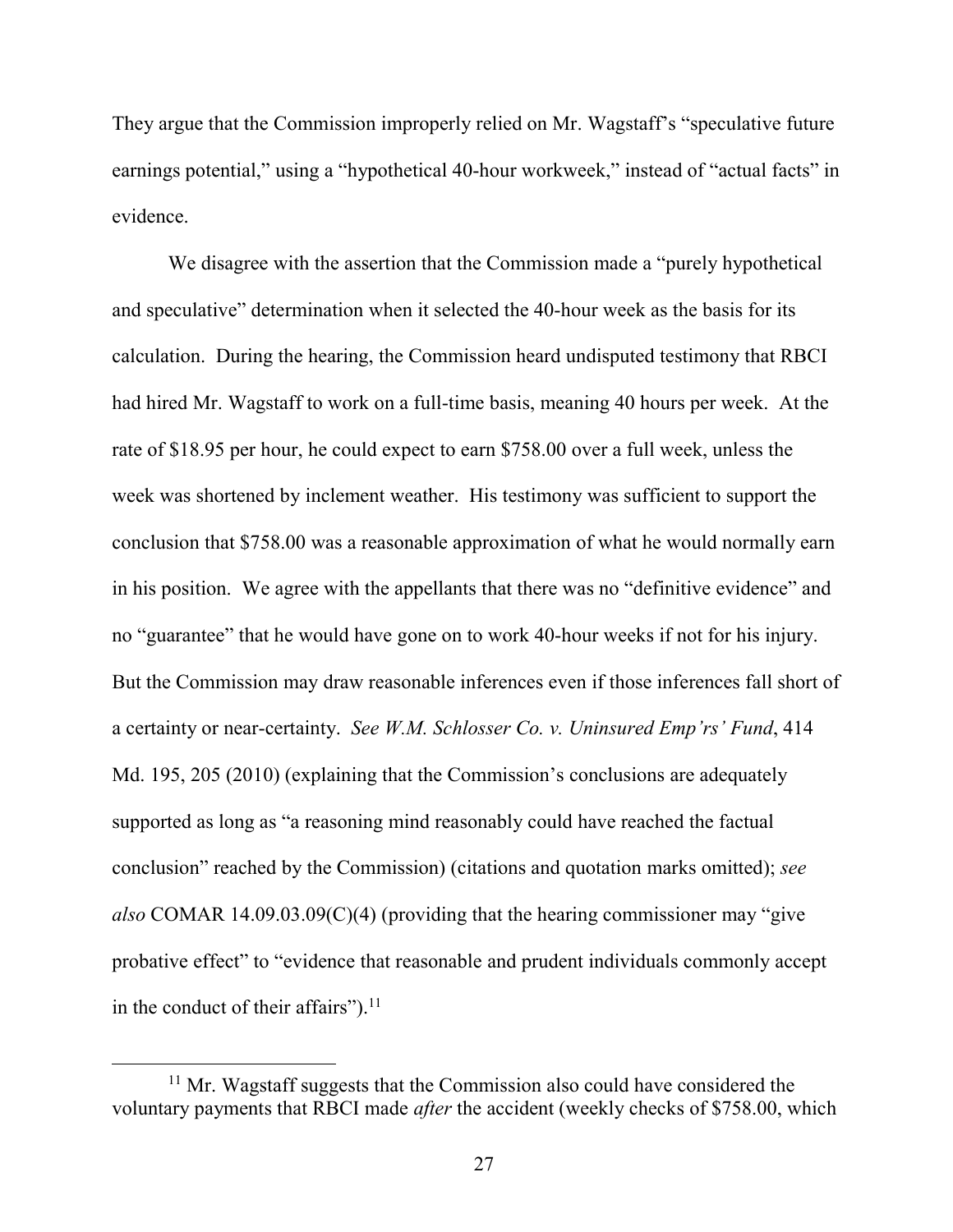It was also undisputed that Mr. Wagstaff had actually earned about \$317.44 per week because he worked only 16.75 hours per week during the six weeks after he was hired. Yet the Commission had reason to conclude that this six-week history did not accurately reflect what he would expect to earn in his position with RBCI. The sample size was exceptionally small, covering less than half of the "fairly deep accounting of the employment history of the employee" that the Commission normally considers (*Montgomery County v. Deibler*, 423 Md. at 73), and a small fraction of the 52-week history that the Commission often considers. *See Gross v. Sessinghause & Ostergaard, Inc.*, 331 Md. at 49-50. The Commission could reasonably conclude that the weather during that period (rain or snow on about three out of every five work days) was abnormal. Given that the parties presented the Commission with only two, imperfect options, it was not unreasonable to conclude that \$758.00 was the better approximation of what Mr. Wagstaff would have earned if not for the injury.

As a secondary line of argument, RBCI and its insurer search for support from case law interpreting the term "average weekly wage." Although they recognize that no Maryland case "directly address[es] how to calculate average weekly wages in situations such as this one[,]" they assert that some opinions are "instructive." For the most part,

were later reduced to \$500.00) as evidence of his average weekly wage at the time of the accident. We disagree. Under the statute, average weekly wage is "fixed . . . at the time of the accidental personal injury" and "ordinarily can be determined only by reference to when the applicable accidental personal injury occurred." *Jung v. Southland Corp.*, 351 Md. 165, 171-72 (1998). Moreover, it would be unfair to employers and unwise as a policy matter to penalize an employer for its generosity to an injured employee after an accident.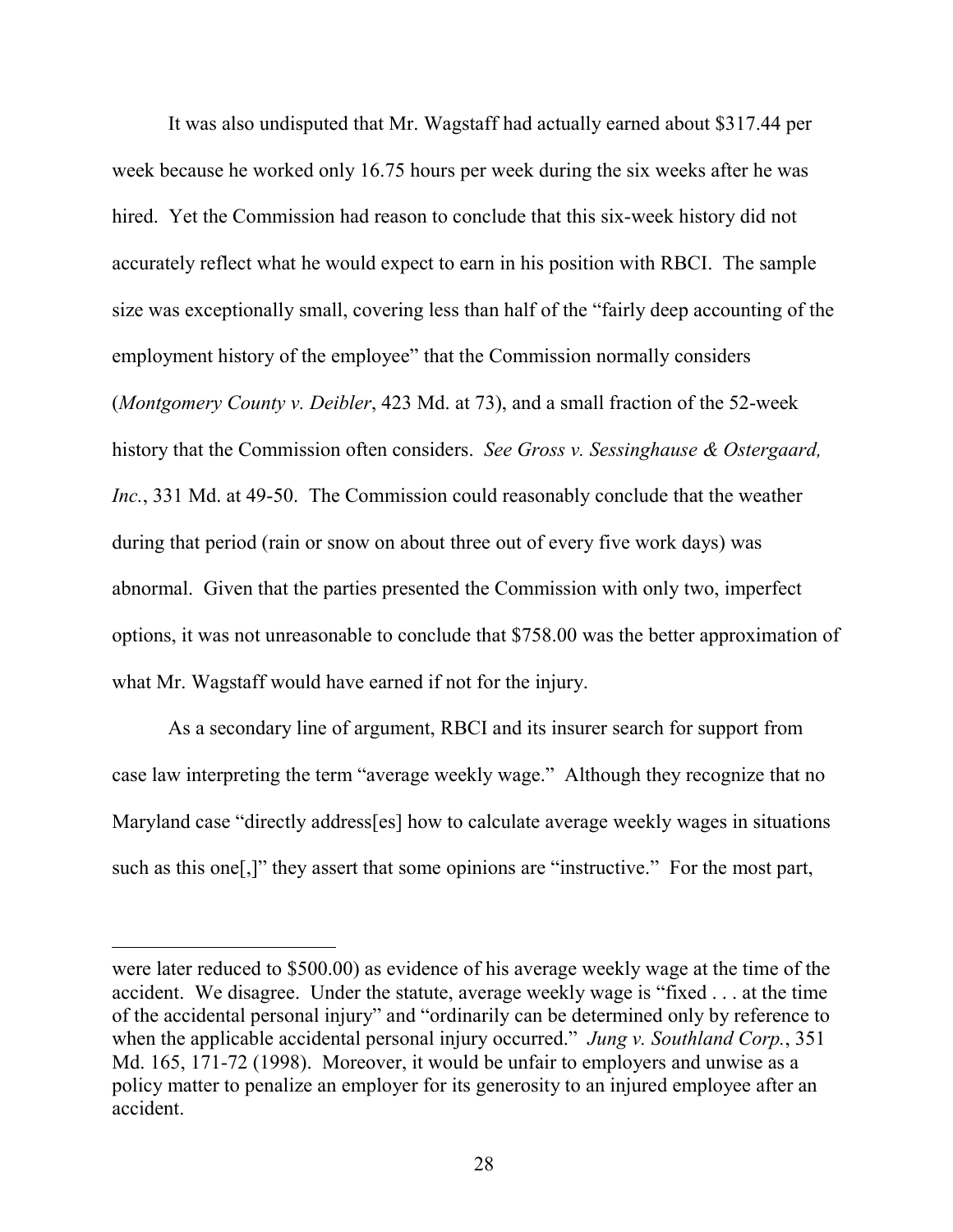the issues in those cases are far removed from the issues implicated in the calculation of Mr. Wagstaff's average weekly wage.<sup>12</sup>

Only one case cited by the appellants comes close to addressing the issues implicated here: *Stevenson v. Hill*, 171 Md. 572 (1937). That case does not concern the specific problem of a limited sample size, but it does generally address how to determine average weekly wage when the employee has a discontinuous work schedule.

The employee in that case sustained a fatal injury in 1933 while working as an inspector for a coal company. *Id.* at 573. "Because of the general economic depression, and especially [the depression] in coal mining," the mine had operated infrequently in the months before the accident. *Id*. at 574. The employer's mines were open for an average of 203 days during the year before the accident, and it was undisputed that this time of operation was no shorter than that of other mines in the region. *Id.* at 574-75. The

<sup>12</sup> As discussed previously, *Gross v. Sessinghause & Ostergaard, Inc.*, 331 Md. at 50, upheld a determination of average weekly wage, after a hearing, based on a 52-week earnings history rather than a 13-week wage statement. The Court did not decide how the Commission should calculate average weekly wage when neither data set is available because the employee was injured after just six weeks. In *Jung v. Southland Corp.*, 351 Md. at 171-72, the Court held that the Commission may not recalculate average weekly wage based on a wage increase that occurred after the date of the injury. The opinion does not address whether the Commission may determine average weekly wage based on the hours generally discussed at the time of hiring, before the injury. In *Long v. Injured Workers' Ins. Fund*, 448 Md. at 255, the Court held that a sole proprietor's average weekly wage ordinarily should be based on the proprietorship's net profit, because net profit is the "best approximation of the earnings that a sole proprietor actually takes home[.]" *Id.* For newly-hired employees such as Mr. Wagstaff, we do not accept the generalization that actual pre-accident earnings are the best approximation of what the employee takes home. Under many circumstances, an approximation based on the hours discussed at the time of hiring would be more accurate than a calculation based on earnings from a small and arguably unrepresentative time period.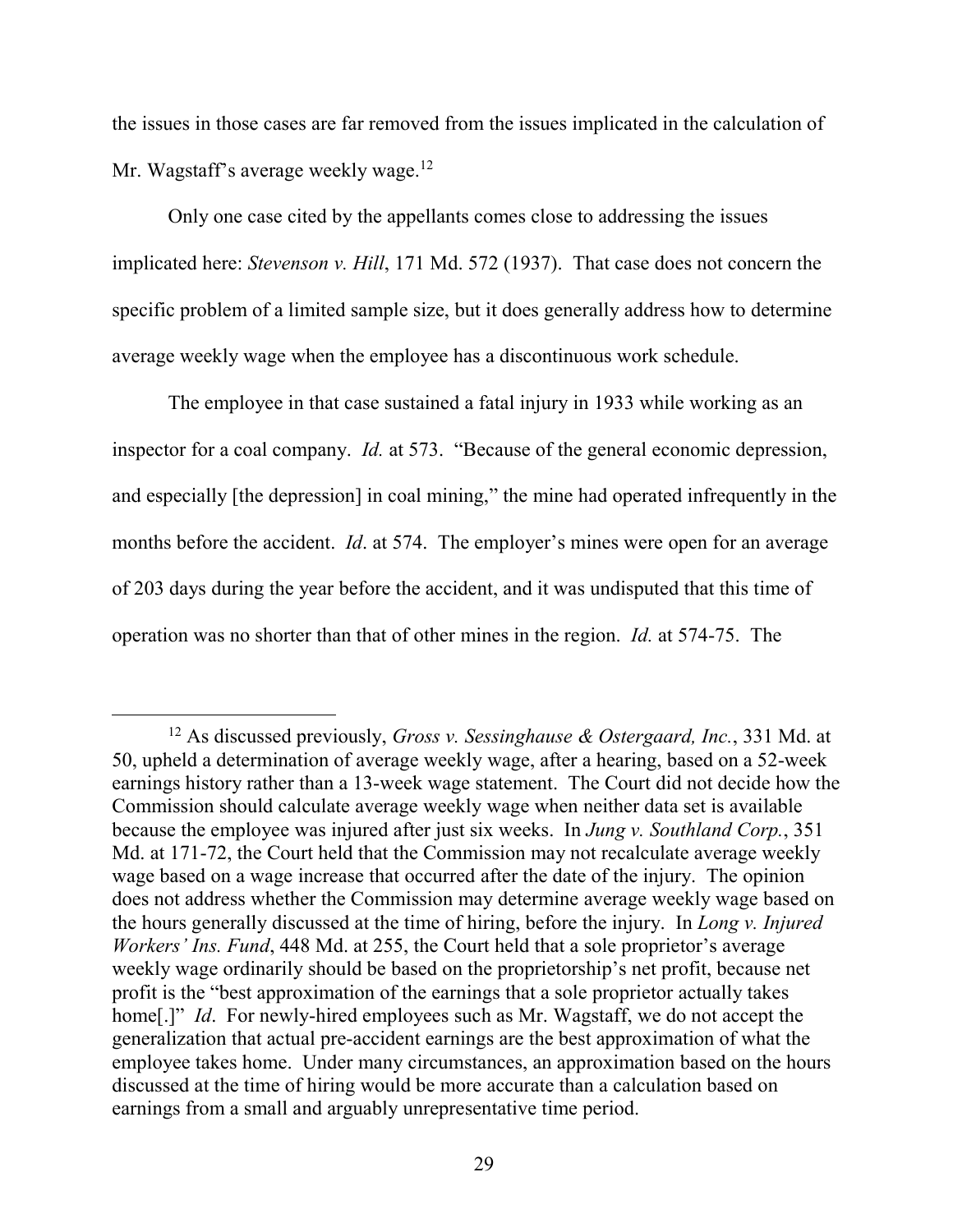Commission determined the employee's average weekly wage using his earnings from slightly over one year before the accident, during which he had worked 202 days. *Id.* at 574.

Challenging that decision, the employee's widow contended that "the basis under the statute" for calculating average weekly wage was what the employee would have earned "if the mines had been working to capacity, or to the limit of daily and weekly working time in the region, eight hours a day for six days a week[.]" *Id.* at 575. The Court rejected that theory and explained that the statutory term "full time" referred to "'all the time the mines in the region,' including the mine of [the employer] 'were generally employed.'" *Id.* (quoting *Campbell Coal Co. v. Stuby*, 159 Md. at 288). The Court reasoned that "variation in working time, reducing opportunities to earn, must be a factor in the computation of average of weekly wages earned." *Stevenson v. Hill*, 171 Md. at 577. The Court endorsed the view that average weekly wage should reflect the "'earnings in a normal week, regard being had to the known and recognized incidents of the employment[.]'" *Id.* at 578 (quoting *Anslow v. Colliery Co.*, [1909] A.C. 435, 437  $(1909)$ <sup>13</sup>

RBCI and its insurer contend that, under *Stevenson v. Hill*, an employee's

<sup>&</sup>lt;sup>13</sup> RBCI and its insurer assert that Mr. Wagstaff presents the "same argument" made by the employee's widow in *Stevenson v. Hill* – i.e., that "full time" under the statute means the hours when the employer is operating at maximum capacity. In fact, Mr. Wagstaff contends that his average weekly wage should be based on a 40-hour week because he and his employer had discussed those hours at the time of hiring. Nothing in *Stevenson v. Hill* indicates that the employee's widow presented evidence that the employer and employee had discussed a 48-hour work week at the time of hiring.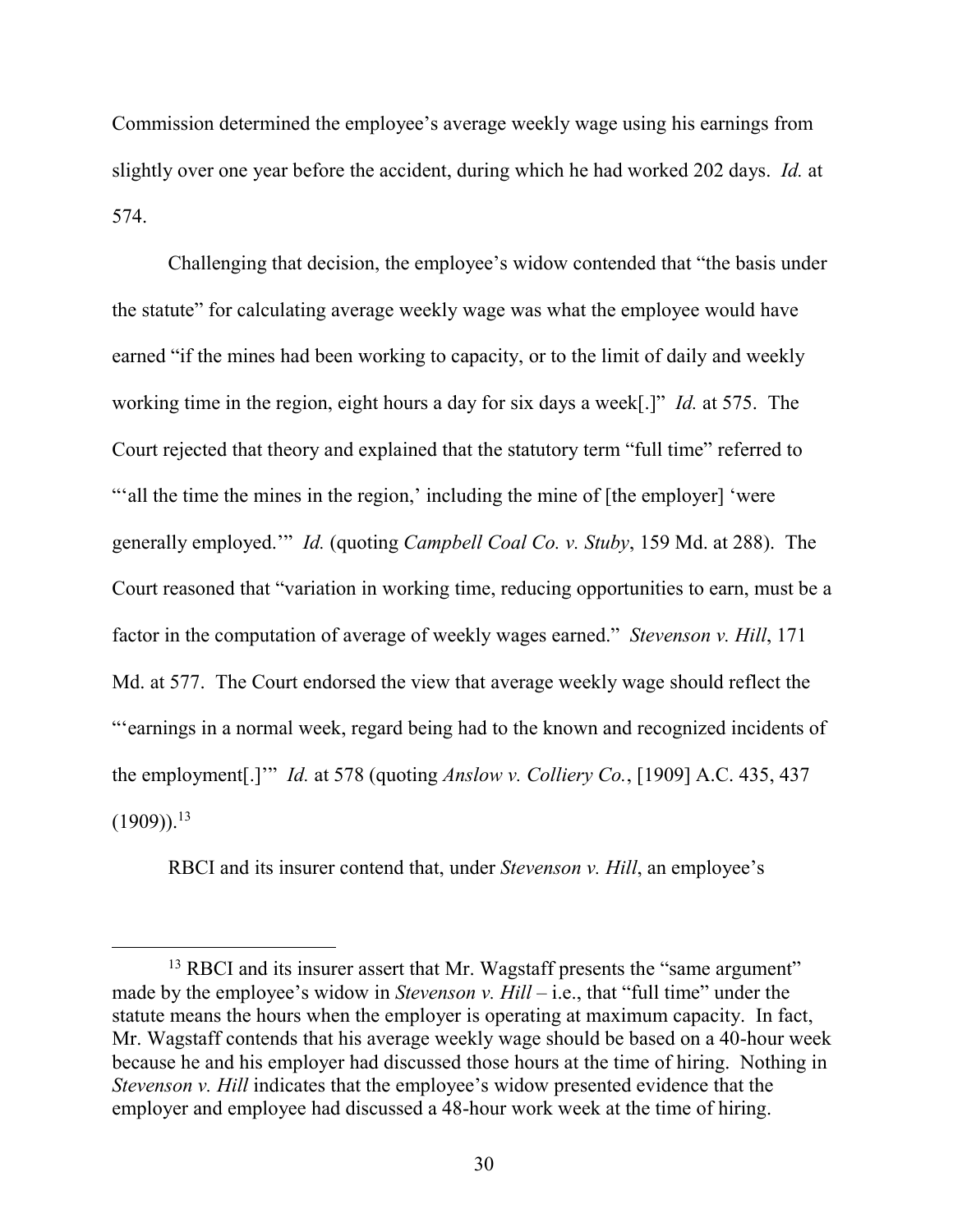"inability to work because the job site is closed" because of weather "should be taken into consideration when calculating average weekly wage." Although we might accept that general proposition, the evidence presented here regarding the employee's normal work hours is not comparable to the evidence from *Stevenson v. Hill*. There, the record included the employee's 53-week earning history and information about the employer's days of operation in a full year before the accident, which they had agreed were no shorter than those of others in the region. *Stevenson v. Hill*, 171 Md. at 574-75. Under those circumstances, the claimant could not reasonably dispute that the 53-week earnings history was representative of what the employee would earn working all the time his employer and other employers in the region were generally operating.

The same cannot be said here. RBCI and its insurer relied exclusively on the wage statement covering the six-week period before the accident. They did not provide information about the total hours (including any overtime) that lift operators for RBCI, or similarly-situated employees at RBCI or comparable firms, normally work throughout the year. It is conceivable that RBCI or Selective Way could have compiled that type of information, because workers' compensation insurance premiums are typically based on audits of the employer's payroll figures. *See* Richard P. Gilbert et al., *Maryland Workers' Compensation Handbook* § 9.06[1], at 9-58 (3d ed. 2007). They had ample opportunity to present that type of information, either at the hearing before the Commission or to the circuit court for a de novo determination. *See generally Bd. of Educ. for Montgomery Cnty. v. Spradlin*, 161 Md. App. 155, 187-88 (2005). Instead of doing so, RBCI and its insurer simply insisted throughout this case that, as a matter of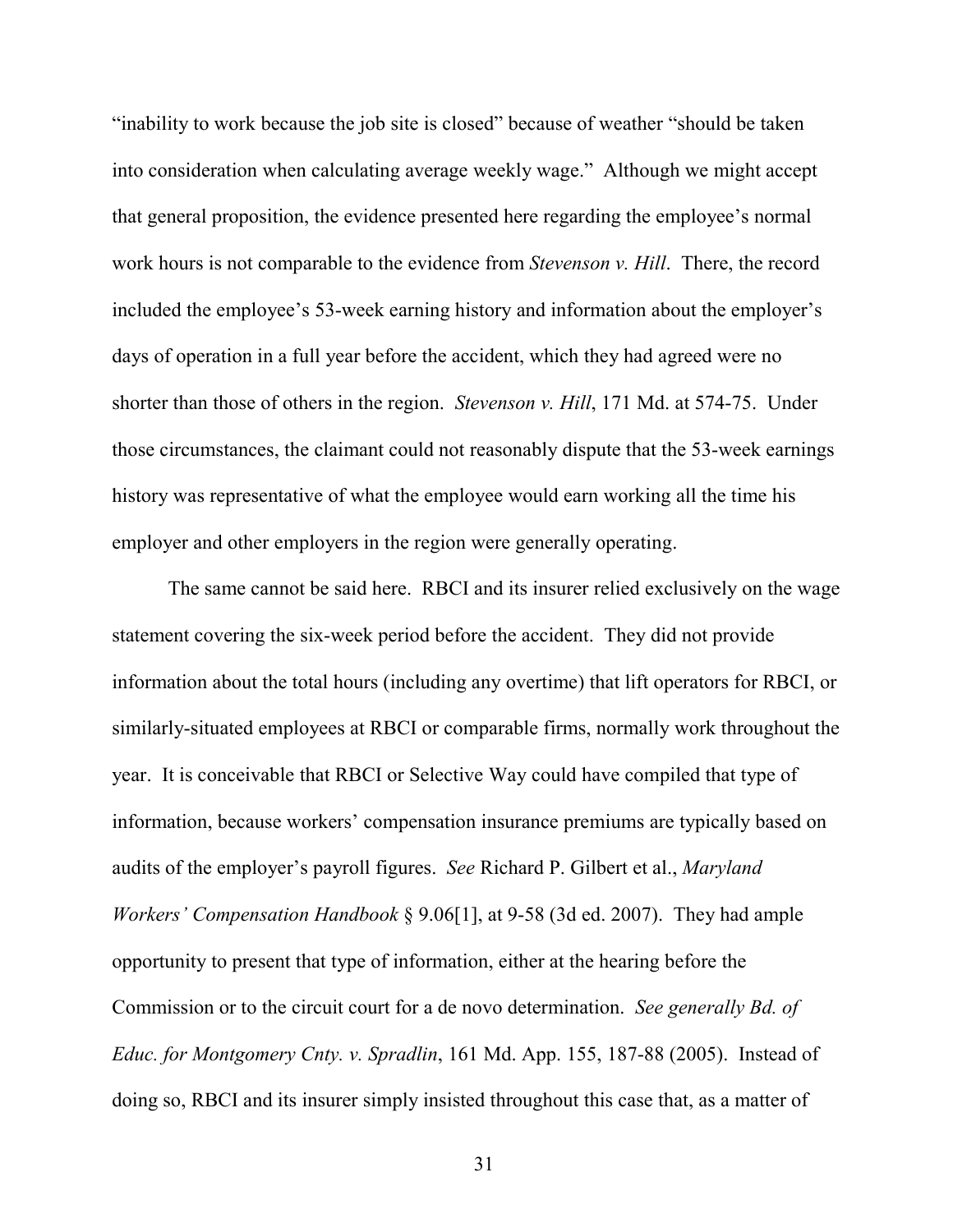law, evidence of what Mr. Wagstaff earned during the six weeks before his injury is conclusive proof of his average weekly wage. Even now, they do not seek a remand to offer evidence comparable to the evidence from *Stevenson v. Hill*; they only seek an order finding that the correct average weekly wage is \$317.44.

Ultimately, just as the restriction suggested by RBCI and its insurer cannot be found in the statute or regulation, so too it cannot be found in case law. Neither *Stevenson v. Hill* nor any other case cited by the appellants stands for the proposition that a construction worker's six-week earnings history, *without more*, is conclusive evidence of what that worker would expect to earn in a normal week.<sup>14</sup>

#### **CONCLUSION**

For the reasons discussed above, we conclude that the Commission's decision was not premised on an error of law. The Commission received evidence that Mr. Wagstaff was injured only a short time after being hired to work 40 hours per week, and the circumstances called into question whether the actual hours worked in that time period were representative of his normal working hours. Having been presented with this information and with only two options for determining Mr. Wagstaff's average weekly

<sup>&</sup>lt;sup>14</sup> In part of their argument, RBCI and Selective Way appear to appreciate that a six-week earning history is not necessarily the best indication of what an employee would earn. They assert that, if Mr. Wagstaff "had worked 60 hours for the six weeks prior to the accidental injury, he would not be arguing that the Court should consider the fact that he was hired for the purpose of working a 40-hour week." In that situation (an injury after a short period of heavy overtime), nothing would prevent the employer or insurer from presenting evidence like the evidence offered in *Stevenson v. Hill*, to show the hours that the employee would earn over a longer period of time, working all the time that the employer and other comparable employers in the region generally operated.